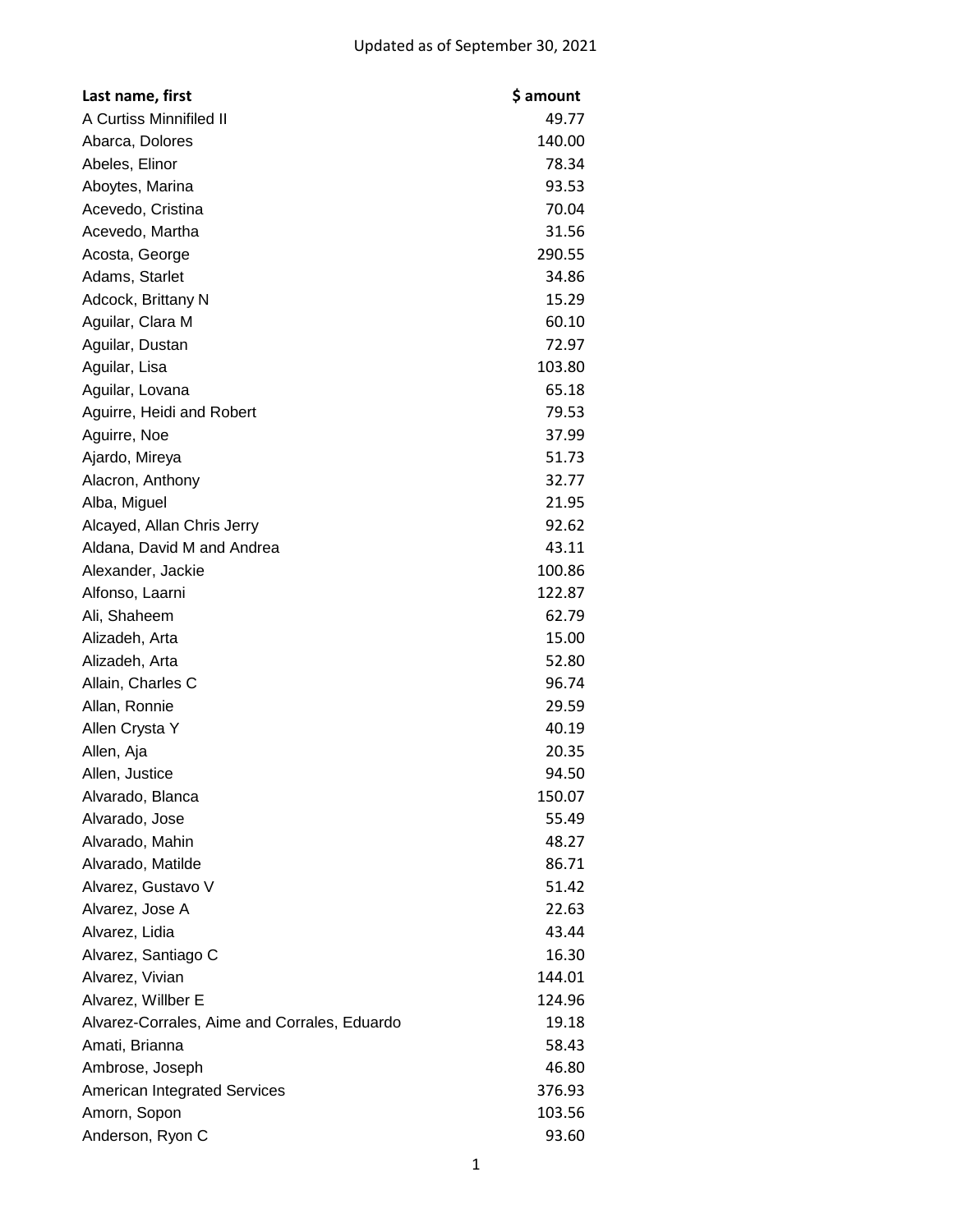| Andreas, Nicole                           | 86.67  |
|-------------------------------------------|--------|
| Antrea, Melody                            | 82.21  |
| Anwuli, Nkechi                            | 45.14  |
| Appel, Angel                              | 114.19 |
| Arellano, Crystal                         | 59.87  |
| Aria, Rachel                              | 44.33  |
| Arisio, Ron                               | 69.00  |
| Armas, Michael                            | 39.06  |
| Arnhart, Tiffany                          | 58.71  |
| Arnold, Keith                             | 30.54  |
| Arrieta, Kevin B                          | 28.97  |
| Arumugam, Anu                             | 27.29  |
| Ashley, Sandie                            | 26.49  |
| Atencio, Michelle                         | 77.77  |
| Athis, William                            | 56.04  |
| Attercerry, Candice                       | 32.94  |
| Auclerc, Amelie                           | 98.31  |
| Augustine, Zachary L and Marshall, Jariya | 125.55 |
| Avalos, Agustina                          | 150.00 |
| Ayala, Jessica and Jesus                  | 15.40  |
| Ayala, Natali                             | 26.75  |
| Ayres, Selia                              | 47.67  |
| Bacon, Richard                            | 55.00  |
| Bailey, Sara E                            | 63.72  |
| Bain, Ralph                               | 60.00  |
| Baker, Vaunda                             | 150.00 |
| Bala, Jana M                              | 65.63  |
| Balcaceres, Zackary                       | 18.03  |
| Ballard, Manuel                           | 30.17  |
| Baltazar, Nora                            | 21.93  |
| Barajas, Brenda                           | 135.09 |
| Barajas, Jose                             | 61.97  |
| Barela, Peter M                           | 10.57  |
| Barker, Guadalupe                         | 38.51  |
| Barnabe, Amanda and Javier, Andre         | 107.27 |
| Barnes Jr, Milton                         | 27.27  |
| Barnes, Judy                              | 79.74  |
| Barojas, Norman                           | 90.90  |
| Barraza, Karina                           | 51.54  |
| Barrera, Jose and Ngoc                    | 69.77  |
| Barrios, Lin                              | 93.91  |
| Barrios, Sergio R                         | 45.96  |
| Barrundia Diaz, Douglas R                 | 105.70 |
| Barton, Bernadette                        | 16.94  |
| Bartrosouf, Sergi                         | 86.08  |
| Bartscher, Grant N                        | 125.48 |
| Basehard, Thomas V                        | 42.34  |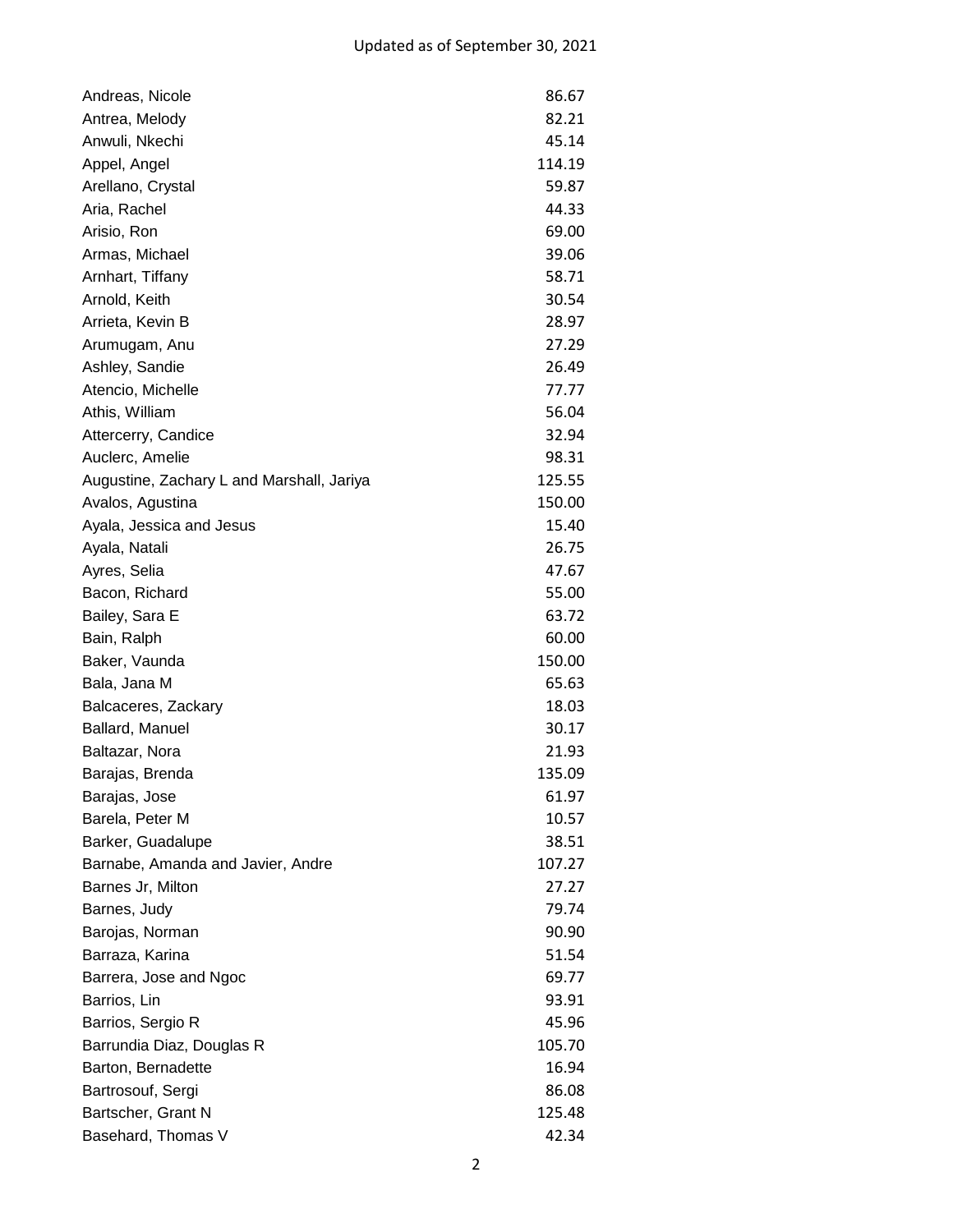| Basquez, Ralph                 | 118.07 |
|--------------------------------|--------|
| Bastida, Lazaro Campos         | 174.43 |
| Bateman-Andres, Bridget C      | 75.03  |
| Bates, Christopher             | 61.31  |
| Bates, Kailee J                | 92.89  |
| Batshon, Jeanette              | 150.00 |
| Bauer, Scott                   | 35.00  |
| Bautista, Leonarda             | 103.20 |
| Becerra, Maria                 | 74.75  |
| Becerra, Samuel                | 68.93  |
| Becker, George and Gloria      | 169.91 |
| Beehler, Gregory               | 26.98  |
| Begay, Renelle L               | 127.76 |
| Bell, Karin                    | 124.80 |
| Bell, Sylvester                | 26.03  |
| Bello, Kevin                   | 136.13 |
| Beltran, Christina             | 131.54 |
| Beltran, Daniel                | 119.03 |
| Beltran, Laura                 | 55.84  |
| Benitez, Maria                 | 39.15  |
| Benn, Lillian                  | 320.00 |
| Berben, Henry L                | 11.45  |
| Beristain, Henares and Zuleimi | 27.89  |
| Berlin, Mary E                 | 13.65  |
| Beshay and Fong Property LLC   | 486.45 |
| Betancourt, Adriana            | 60.99  |
| Betancourt, Adriana            | 60.99  |
| Betancourt, Julian A           | 69.55  |
| Bevelhimer, Jaymie             | 27.13  |
| Beverly, Glenda D              | 164.41 |
| Beyer, Julie A                 | 145.11 |
| Bibbee, Summer and Vincent     | 96.15  |
| Bindi, Suzanne                 | 18.73  |
| Black, McKensie                | 150.00 |
| Blackburn, Ruth                | 11.50  |
| Blacksher, Anthony S           | 78.04  |
| Blas, Felicia A                | 17.01  |
| <b>Blovat, Frederick E</b>     | 43.97  |
| Blue, Brianna                  | 144.04 |
| Boersma, Talor W               | 49.55  |
| Boga, Maria                    | 124.28 |
| Bolanos, Gustavo               | 37.00  |
| Bolton, Maxine                 | 72.19  |
| Bonilla, Yuliana               | 10.94  |
| Bonner, Diedra                 | 100.09 |
| Borgman, Randall               | 123.58 |
| Borsada, Kevin                 | 162.60 |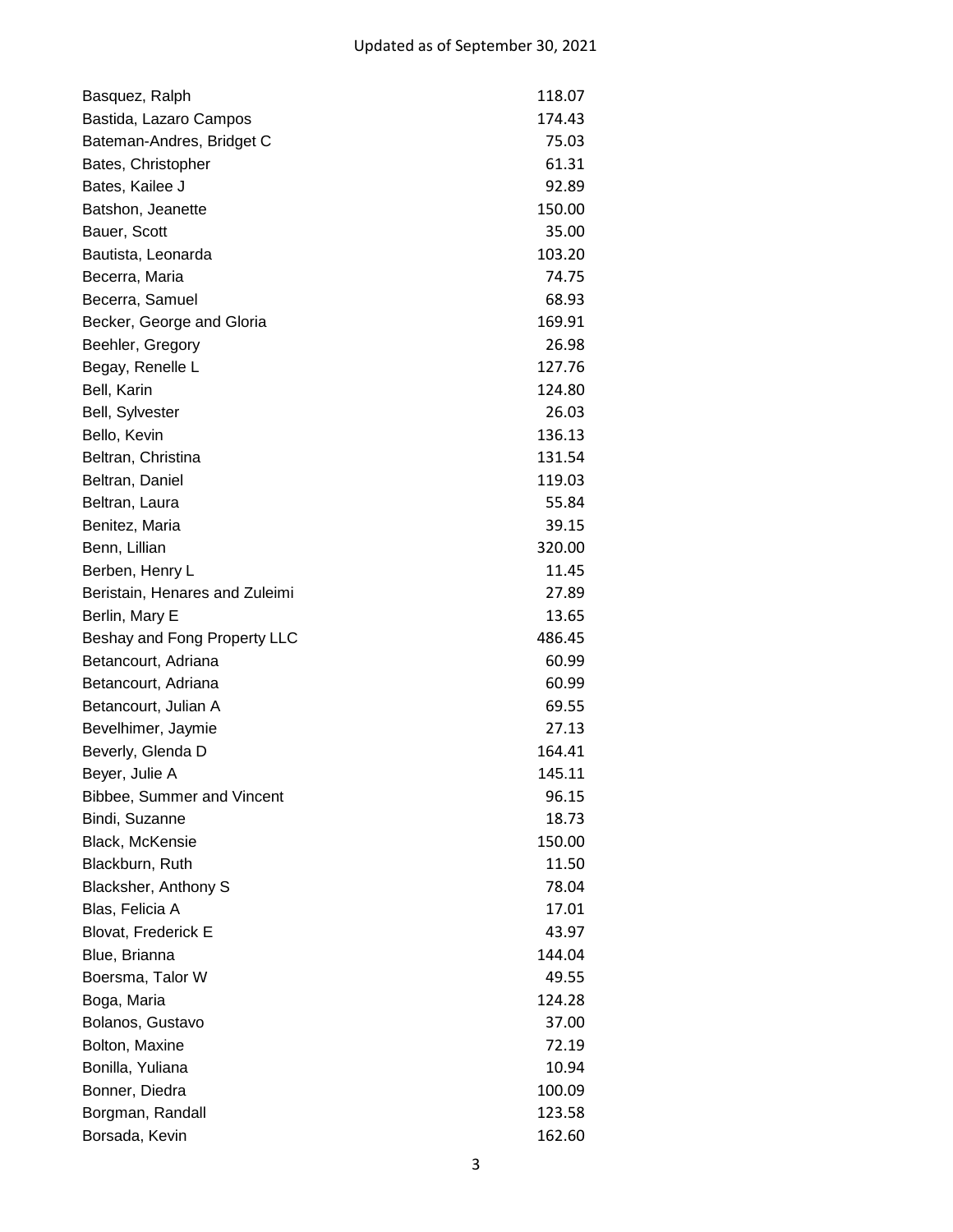| Boseke, John                                   | 123.30 |
|------------------------------------------------|--------|
| Boston, Brandon M                              | 78.21  |
| Bowman, Kai                                    | 64.42  |
| Boyer, Ardath E.                               | 33.04  |
| Braswell, Marylena                             | 77.58  |
| Bravo, Alonso                                  | 81.47  |
| Breckenridge Property Fund 2016 LLC            | 98.25  |
| Brindle, Judy and Banales, Eric                | 72.79  |
| Briseno, Lindsay                               | 140.89 |
| Bronkowski, Gene                               | 55.99  |
| Brooks, Elizabeth I                            | 10.59  |
| Brose, Daniel                                  | 98.33  |
| Brown, Charles R                               | 131.09 |
| Brown, Constance                               | 35.54  |
| Brown, Grace A and Steven J                    | 119.48 |
| Brown, Jamahl K                                | 28.52  |
| Brown, Jay D                                   | 32.53  |
| Brown, Michael                                 | 24.67  |
| Brown, Rhiannon and Matthew                    | 67.14  |
| Brown, Sharri D                                | 212.01 |
| Browne, Anthony John                           | 50.00  |
| Broxton, Teresa A and Tyron                    | 31.49  |
| Bryant, Arden A                                | 423.00 |
| Brydie, Frances Charlena                       | 13.86  |
| Bryon, Jessica Z                               | 60.79  |
| Buck, Richard                                  | 15.67  |
| Buck, Travis                                   | 47.60  |
| Bufano, Neige                                  | 91.33  |
| Bullockus, Buttercup                           | 49.18  |
| Bundy, Denise L                                | 80.08  |
| Burgess, Travis                                | 9.97   |
| Burrows, Helen                                 | 65.84  |
| Bushey, Judith                                 | 740.72 |
| Butler, Erica                                  | 51.17  |
| Byler, Estate of Lucinda C/O Michael, Jennifer | 248.36 |
| Cabrera, Rafael and Mendoza, Rosa Maria        | 24.39  |
| Cachola, Antonio                               | 19.48  |
| Cadwell, Scott P                               | 92.01  |
| Calder, Vincent G                              | 51.22  |
| Calderon, Rebecca                              | 78.12  |
| Caldwell, Sabrina B                            | 123.35 |
| California Chaparral - Rowe, Michael           | 16.20  |
| Calispro, Anthony                              | 66.84  |
| Callaghan, Kimberly A and Shane                | 41.87  |
| Calsada, Jaime                                 | 137.68 |
| Calzo, Anthony Del                             | 33.48  |
| Camberos, Alfredo                              | 137.71 |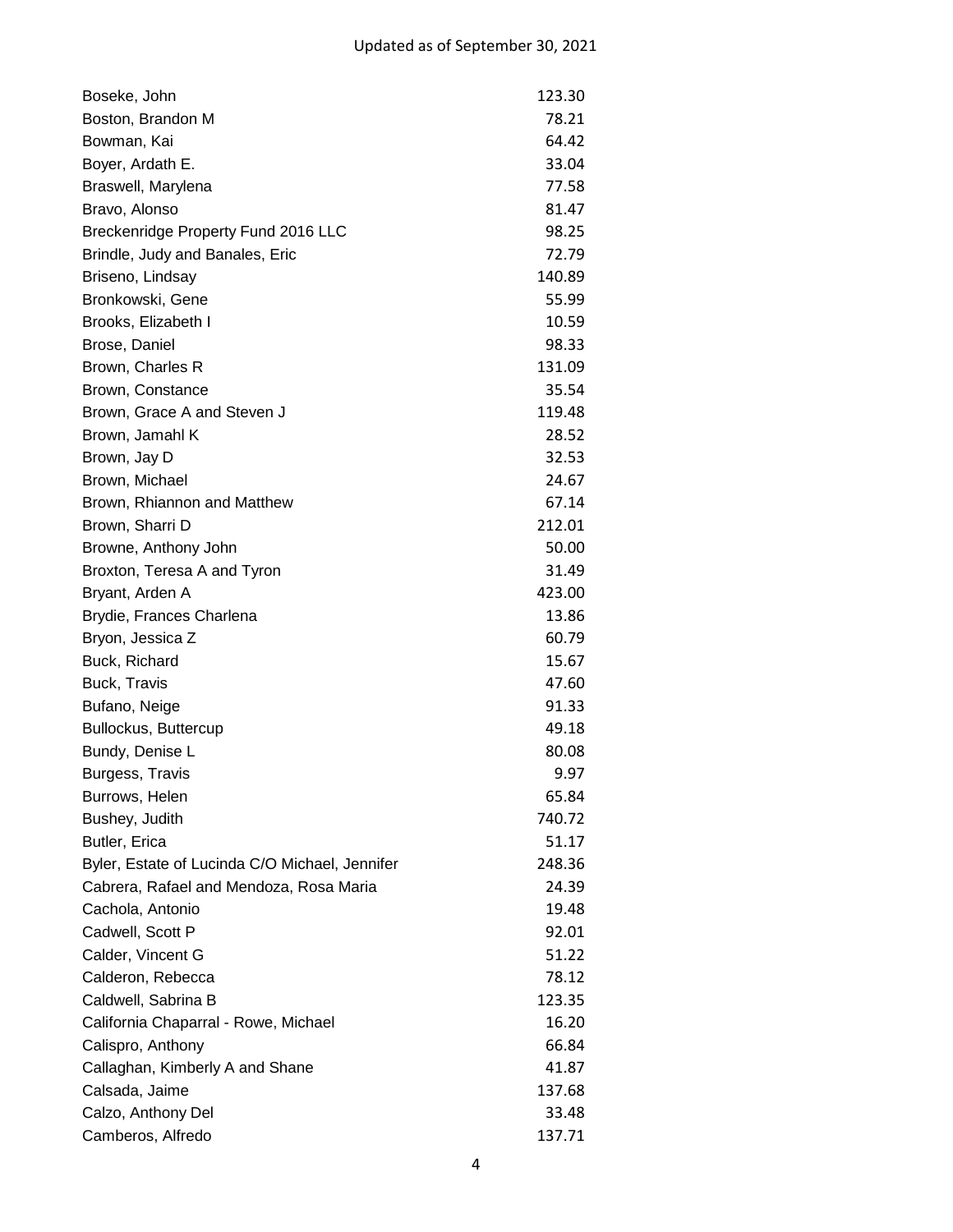| Campbell, Jackie                   | 58.95  |
|------------------------------------|--------|
| Campbell, Renita                   | 79.12  |
| Campbell, Stuart                   | 31.99  |
| Campos, Jackelinne                 | 22.20  |
| Campos, Paula and Jose             | 32.20  |
| Canales JR, Antonio                | 49.35  |
| Cantabrana, Marcelino E and Elvira | 134.00 |
| Cantor, Owen and Alfaro, Lauren    | 62.61  |
| Capps II, Neill                    | 40.67  |
| Cardenas, David                    | 124.95 |
| Cardenas, Roberto                  | 54.25  |
| Cardiel, Daniel                    | 112.56 |
| Carlos, Emilia                     | 103.48 |
| Caro, Amy                          | 90.50  |
| Carrillo, Susan                    | 169.57 |
| Carter, Caleb T                    | 87.47  |
| Carter, Donald                     | 25.57  |
| Cashdollar, Kayla P and Mark       | 31.32  |
| Caslar, Ryan W                     | 28.70  |
| Castaneda, Andrea                  | 49.29  |
| Castaneda, Veronica                | 63.38  |
| Castelan, Antonio                  | 28.95  |
| Castello, Kiana                    | 114.53 |
| Castle, Donald                     | 98.70  |
| Castor, Adoration                  | 57.35  |
| Castro, Omar                       | 10.16  |
| Catoliato, Dominic                 | 32.63  |
| Catrone, Jared                     | 45.35  |
| Cebreros, Alejandra Corrales       | 52.02  |
| Celia, Sherian                     | 32.81  |
| Cervantes, Alejandro               | 21.86  |
| Cervantes, Michael                 | 11.99  |
| Cervantes, Yuritzia V              | 118.15 |
| Chacon, Adair                      | 127.00 |
| Chaisson, Maria and Tate M         | 28.79  |
| Chambers, Annamae                  | 34.35  |
| Chambers, Bernadette               | 95.37  |
| Chambers, Julie M                  | 44.73  |
| Chan, Matthew R                    | 28.58  |
| Chapman, Terri D and Ronald A      | 12.92  |
| Chavez, Brayan                     | 30.01  |
| Chavez, Douglas                    | 10.58  |
| Chavez, Julie A and Joe A          | 66.87  |
| Chavez, Yolanda                    | 141.63 |
| Chen, Lin                          | 95.72  |
| Chen, Rongrong                     | 38.71  |
| Chen, Zhao Ping                    | 86.14  |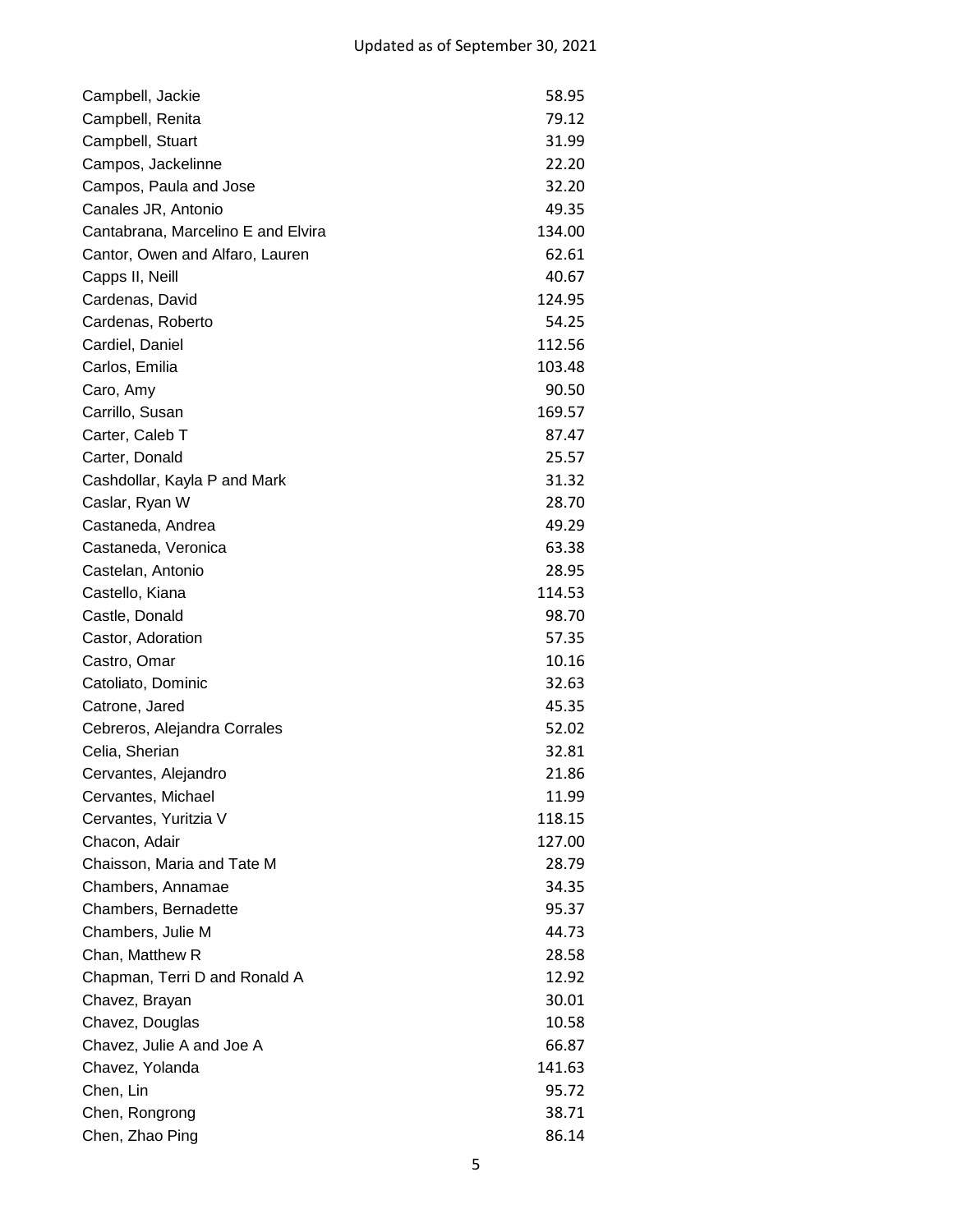| Chen, Zhiwei                           | 37.68  |
|----------------------------------------|--------|
| Chery, David                           | 16.67  |
| Chong, Kwong                           | 114.61 |
| Chou, Melanie K                        | 59.28  |
| Chou, Shane Chi                        | 91.30  |
| Christle, Yamay                        | 23.21  |
| Chubbs, Mykesha F                      | 64.83  |
| Chung-Medeiros, Chelsey M              | 35.45  |
| Ciraulo, Pamela                        | 50.41  |
| Cisneros Rocha, Eduardo                | 31.40  |
| Clark, Leana J                         | 140.32 |
| Clark, Steve                           | 170.85 |
| Clayton, Brooke                        | 110.68 |
| Clotter, Carlos W                      | 59.31  |
| Cloutier, Kathleen                     | 73.87  |
| Colleasure, Julia A and Jason          | 67.62  |
| Collings, James                        | 250.00 |
| Collins, Don R and Kazuko              | 40.97  |
| Collins, Shannon                       | 41.88  |
| Collins, Travis Junior                 | 7.87   |
| Conde, Carla                           | 95.64  |
| Connoly, Janice                        | 13.82  |
| Conroy, Glenn                          | 16.88  |
| Conte, Jennifer L                      | 65.39  |
| Coontz, Linda C/O Engelbrecht, Colleen | 101.67 |
| Cooper, Matthew                        | 44.31  |
| Cordial, Dylene                        | 76.93  |
| Cordova, Michael                       | 59.51  |
| Cornejo, Margarita                     | 48.80  |
| Corona, Maria                          | 32.24  |
| Corona, Miguel                         | 121.38 |
| Corona, Myra                           | 26.00  |
| Corrica, Justina                       | 133.60 |
| Cortes Jr, Rodolfo                     | 166.19 |
| Cortez, Margarita                      | 140.57 |
| Corvera, Alfonso                       | 99.90  |
| Cosgro, Deborah                        | 19.75  |
| Costanza, Michael L                    | 59.01  |
| Costello, Carolann                     | 210.00 |
| <b>County of Riverside</b>             | 50.00  |
| Covarrubias, Adrian Mendivil           | 49.47  |
| Covarrubias-Mendivil, Jose M           | 118.67 |
| Covert, William                        | 118.32 |
| Cox, Tori                              | 52.98  |
| Crandell, Daniel C                     | 23.78  |
| Crespo, Azucena                        | 103.00 |
| Cruz, Javier Lua                       | 26.60  |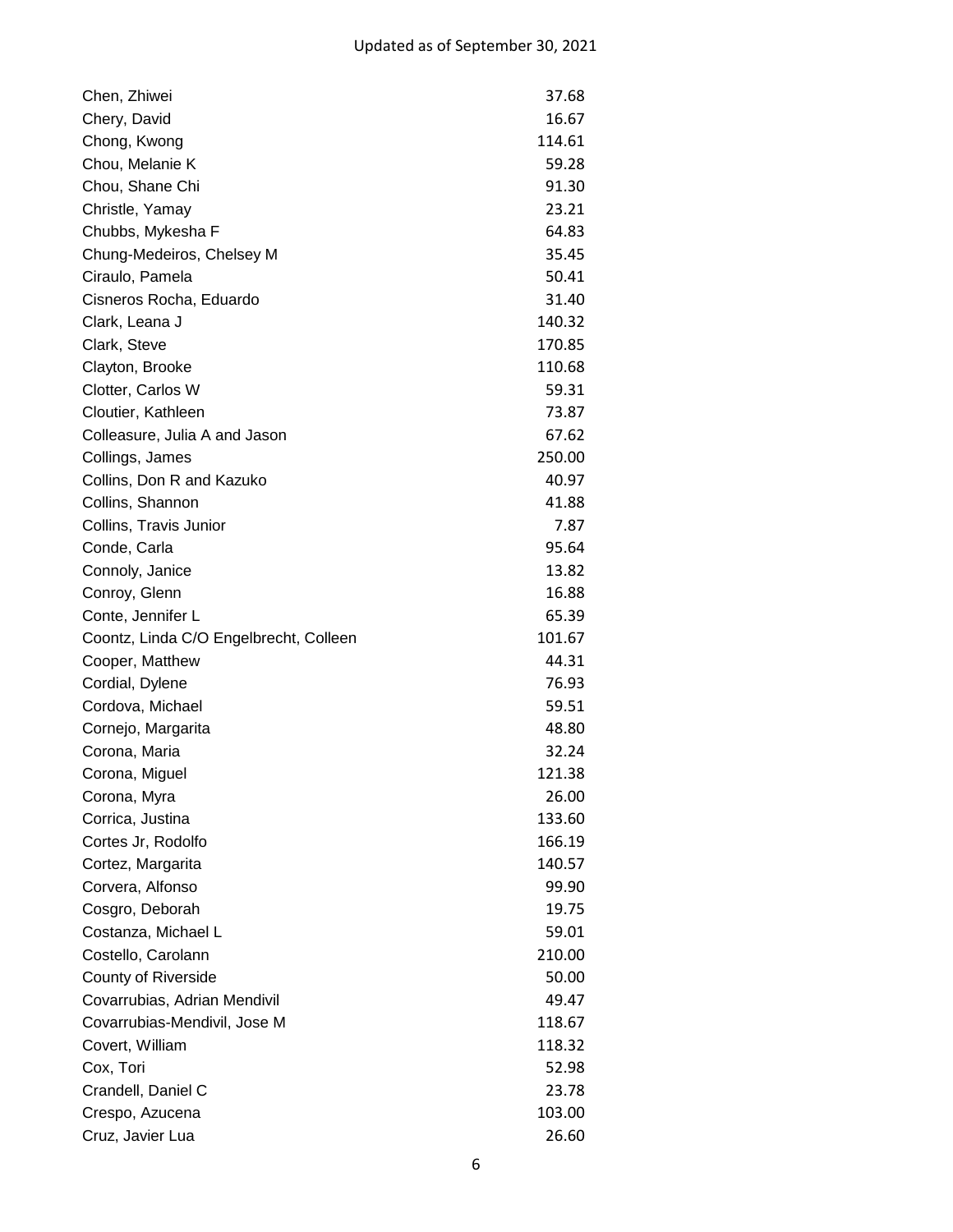| Cruz, Javier Lua                             | 70.86  |
|----------------------------------------------|--------|
| Cruz, Peter                                  | 48.82  |
| Cuevas, Aide                                 | 52.49  |
| Cuevas, Jasmine                              | 113.72 |
| Cuevas, Miguel A                             | 12.91  |
| Cullen, Barbara                              | 28.05  |
| Curiel, Angelina                             | 119.45 |
| Curran, William Patrick                      | 42.87  |
| Currier, Donald                              | 116.83 |
| Cutler, Helen Elmquist                       | 59.43  |
| <b>CW Capital</b>                            | 41.46  |
| <b>CW Capital</b>                            | 41.46  |
| <b>CW Capital</b>                            | 41.46  |
| <b>CW Capital</b>                            | 41.46  |
| <b>CW Capital</b>                            | 42.84  |
| <b>CW Capital</b>                            | 33.00  |
| <b>CW Capital</b>                            | 41.46  |
| Dahmen, KH                                   | 39.63  |
| Daniel, Kimberly                             | 13.21  |
| Darling, Kale                                | 101.64 |
| Davalos, Adriana                             | 19.58  |
| Davalos, Lizbeth                             | 145.32 |
| Davies, Rochelle                             | 96.58  |
| Davis, Brian J and Candice J                 | 16.62  |
| Davis, Janice L                              | 10.25  |
| Davis, Jayme                                 | 45.68  |
| Davis, Pamela and Bond, Jason                | 17.91  |
| Davis, Suriati                               | 17.70  |
| Day-Ballinger, Reynish and Ballinger, Steven | 155.83 |
| <b>DCCM</b> Invenstments Corp                | 484.89 |
| De La Cruz, Cynthia                          | 2.17   |
| De La Cruz, Mark                             | 15.59  |
| De La Riva, Marlen                           | 179.80 |
| De Melo Faria, Nely                          | 38.18  |
| Decena-Matheis, Jesusa                       | 85.82  |
| Del Rosario Gonzalez, Maria                  | 91.53  |
| Del Rosario, Myrna                           | 28.00  |
| Del Valle, Robert                            | 66.72  |
| DeLaGarza, Brittney                          | 166.35 |
| Delatorre, Gustavo                           | 119.89 |
| DeLaTorre, Jesse                             | 25.87  |
| Delatorre, Veronica                          | 22.53  |
| Delgadillo, Helen                            | 27.79  |
| Delgado, Javier                              | 19.53  |
| Delpilar, Gregory                            | 59.81  |
| DeLuna, Leonard V and Geoffrey               | 34.93  |
| Denis, Lluvia                                | 33.91  |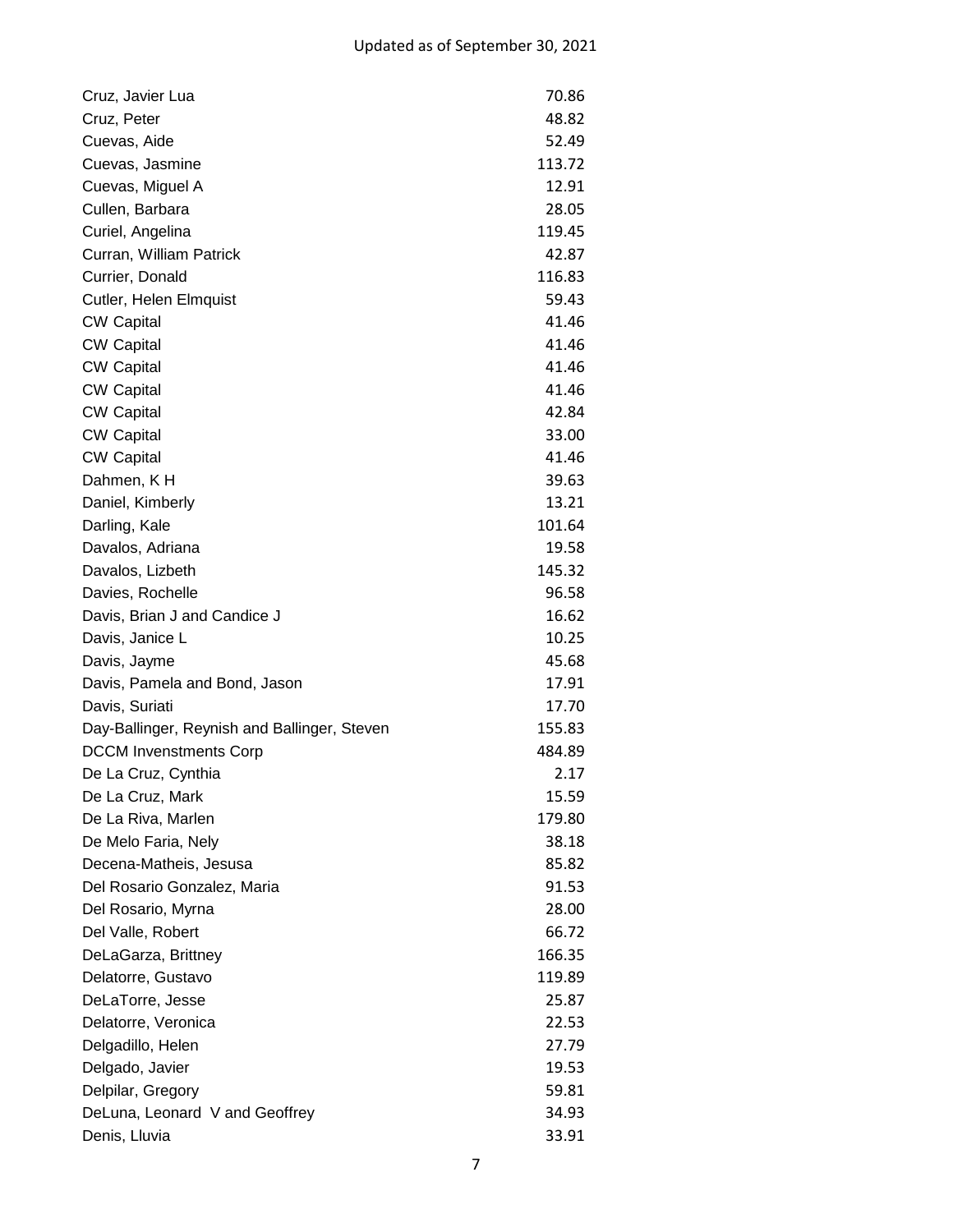| Denton, Jeremy J and Aguirre, Jaimie    | 0.67   |
|-----------------------------------------|--------|
| Dernberger, Leonie P                    | 69.61  |
| Desert Ice Holdings LLC                 | 339.28 |
| Devera, Ricci and Desiree               | 107.73 |
| Diamond Valley Equestrian Cntr          | 552.63 |
| Diaz, Aaron                             | 93.44  |
| Diaz, Erica                             | 53.99  |
| Diaz, Fernando                          | 132.97 |
| Diaz, Jaime and Noemi                   | 67.78  |
| Diaz, Luis                              | 26.29  |
| Diaz, Martha                            | 47.87  |
| Dickson, Richard and Marilyn            | 10.64  |
| Dilba, Jonny                            | 22.16  |
| Dilbeck, Kristen                        | 100.00 |
| Ding, Jiewei                            | 200.88 |
| Disotell, Amanda and Amichael           | 131.04 |
| Dix, Ellen                              | 36.40  |
| Dixon, Samuel                           | 328.09 |
| Do, Thomas                              | 96.45  |
| Dobbs, Marah                            | 78.10  |
| Doherty, Marc                           | 24.37  |
| Dollahite, Smanata J                    | 49.17  |
| Dominguez, Myrna                        | 33.58  |
| Dong, Binglin                           | 33.31  |
| Dose, Rosalinda A                       | 33.46  |
| Doty, Arthur                            | 86.00  |
| Dowdley, Christopher L                  | 75.10  |
| Downer, Samantha                        | 125.74 |
| Downs, James                            | 50.78  |
| Duarte, Aristides                       | 112.64 |
| Dulin, David                            | 56.47  |
| Dunavant, Drew                          | 25.04  |
| Duncan, Bronson                         | 76.41  |
| Dunlap, Scott                           | 106.76 |
| Duque, Gisele and Luciano               | 136.13 |
| Duran, Caroline                         | 41.59  |
| Duran, Destiny H                        | 99.09  |
| Duron, Donna L                          | 54.22  |
| Dyczewski, Richard                      | 64.75  |
| Eagle, David and Rhonda                 | 14.18  |
| Eaton, Brandon C and Haringa, Marissa A | 120.89 |
| Elizalde, Dora                          | 46.40  |
| Ellis, Connor                           | 101.74 |
| Elmore, Scott                           | 98.25  |
| Emory, Susan                            | 150.00 |
| Ennen, Denise M                         | 27.73  |
| Erazo, Saandro S and Yadira             | 16.55  |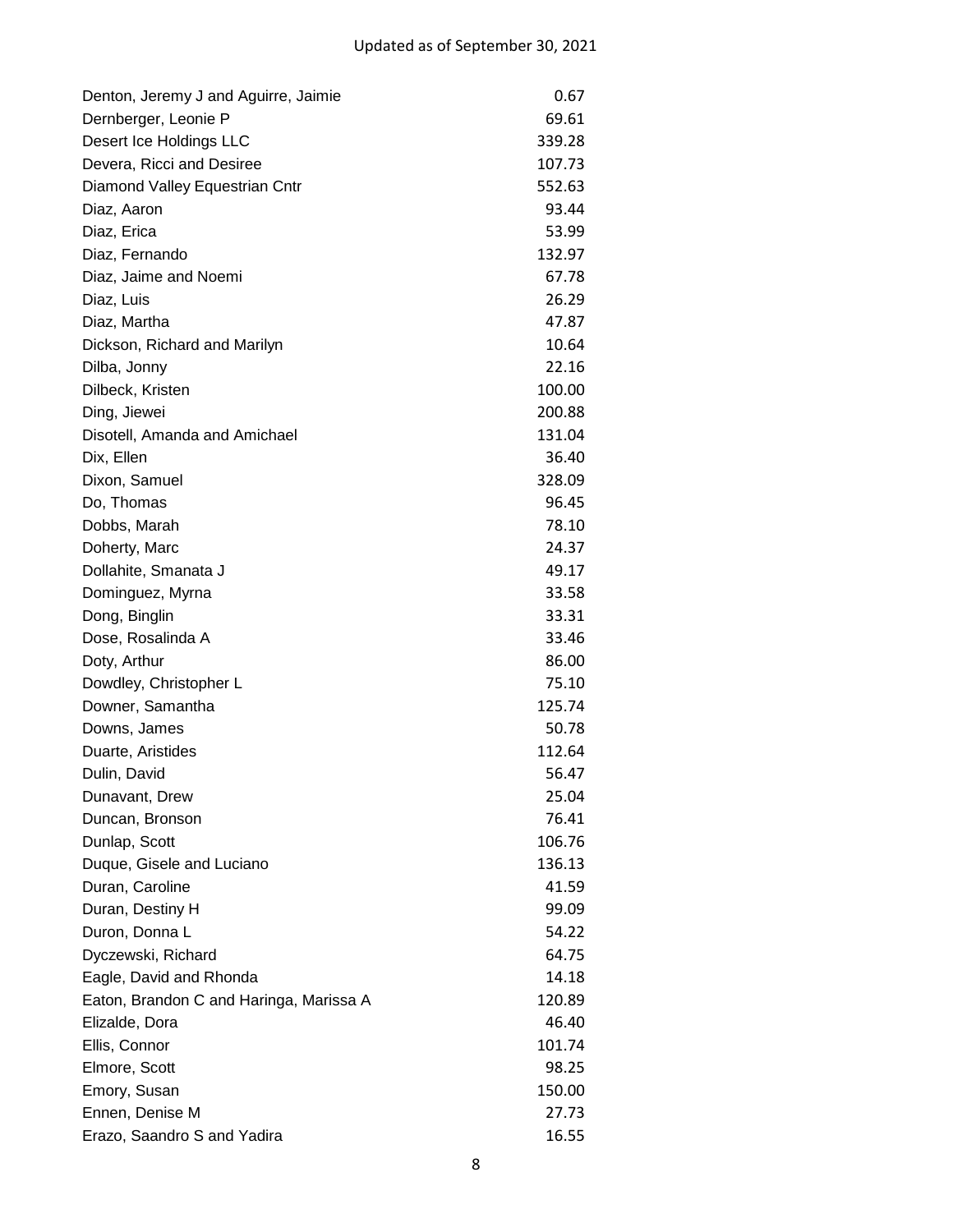| Erickson, Charlene                    | 70.48  |
|---------------------------------------|--------|
| Erskine, I G                          | 37.75  |
| Ervin, Margaret                       | 68.01  |
| Escobedo, Jose                        | 49.00  |
| Escueta, Ivy                          | 63.96  |
| Esparza, Maria and Estrada, Juventino | 24.26  |
| Espinoza, Briana E                    | 130.07 |
| Espinoza, Sergio                      | 150.00 |
| Essakhi, Lamyaa                       | 36.15  |
| Estes Sr, Kellen                      | 78.56  |
| Estes, Stacy L                        | 70.05  |
| Evanoff, Alex                         | 17.93  |
| Evans, Arleen J                       | 54.17  |
| Evans, Beverly L                      | 10.88  |
| Evans, Bruce                          | 63.95  |
| Eves, Joseph                          | 50.00  |
| Fang, Jianzhong and Chen, Bill        | 45.87  |
| Farrar, Damian and Lanie              | 29.94  |
| Farris, Kristen and Christian         | 18.55  |
| Farrokhnia, Camron                    | 18.89  |
| Faubion, Jo                           | 72.02  |
| Ferera, Errin                         | 101.36 |
| Ferguson, Ashlee                      | 99.90  |
| Fernandez, Cesar E                    | 28.19  |
| Fernandez, Guillermo                  | 242.22 |
| Ferrari, Melina                       | 48.03  |
| Fest, Charles R                       | 44.53  |
| Fike, Judy                            | 154.08 |
| Find, Alex and Yvette                 | 31.86  |
| Finnell, Joanna                       | 63.60  |
| Firth, Joshua                         | 70.24  |
| Fischer, Bill and Lena                | 31.67  |
| Fite, Deon and Mendez, Araceli Quiroz | 139.03 |
| Flamenco, Orlando                     | 141.63 |
| Flanders, Casey R                     | 112.14 |
| Flattery, Jacob                       | 44.56  |
| Flock, Angela                         | 150.00 |
| Flores, Adolfo A and Brittney         | 112.47 |
| Flores, Edwin O                       | 69.56  |
| Flores, Eric                          | 37.53  |
| Flores, Julio                         | 97.87  |
| Flores, Marco                         | 77.34  |
| Flores, Maria Vilchiz                 | 127.24 |
| Flores, Paul                          | 28.32  |
| Flores, Paul                          | 79.98  |
| Flores, Temet                         | 107.38 |
| Flying U Farms Inc                    | 100.50 |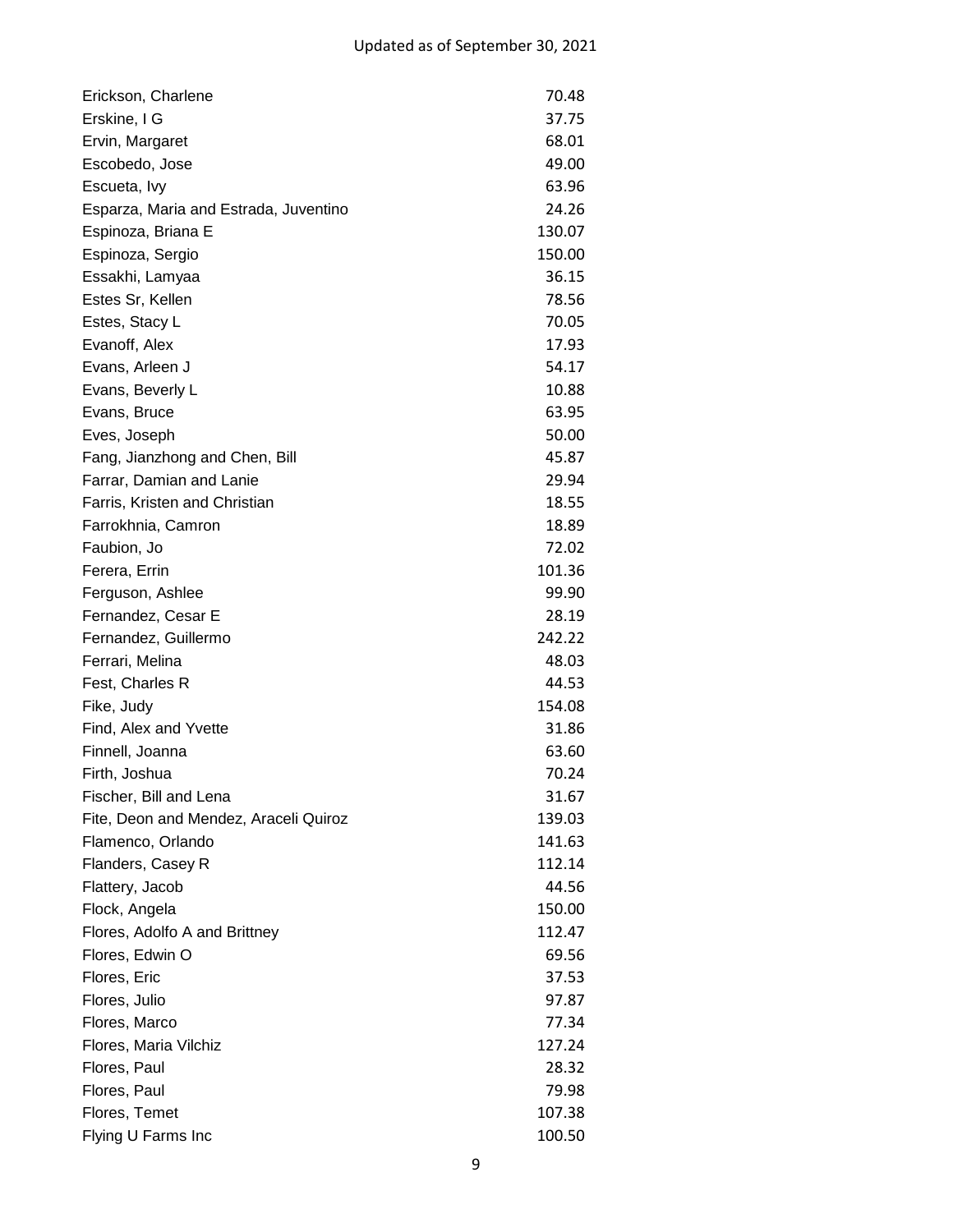| Fonad, Sandor                    | 148.92 |
|----------------------------------|--------|
| Foote, Brande                    | 14.87  |
| Ford, Stephanie and Moses        | 31.56  |
| Fortune, Shorne                  | 76.60  |
| Foucart, Christian R             | 134.16 |
| Franco, Froylan and Concepcion   | 14.20  |
| Fredericks, Shane                | 118.25 |
| Freeman, Roderick                | 13.47  |
| Frey, Denise                     | 41.09  |
| Friday, BJ                       | 138.74 |
| Friend, Ross                     | 70.25  |
| Frisbey, Jeremy M and Jeanette M | 33.99  |
| Fritz, Douglas                   | 127.75 |
| Fry, Lindsey                     | 99.20  |
| Frye, Shirley                    | 193.01 |
| Fuentes Sr, Carlos A and Ronald  | 29.83  |
| Fuentes, Jose Luis               | 11.04  |
| Fuentes, Maria                   | 61.35  |
| Fulcher, Gingi                   | 39.51  |
| Gabriele, Rosina                 | 93.95  |
| Gage, Kimberly                   | 94.67  |
| Gagnon, Dino                     | 35.00  |
| Gaid, Hany E                     | 49.09  |
| Gaitan, Celeste                  | 107.10 |
| Galat, Evan                      | 10.95  |
| Galbraith, Joan                  | 39.16  |
| Galicia, Alejandra               | 150.00 |
| Gallegos, Arthur and Kristie     | 77.40  |
| Gallo, Connie                    | 10.54  |
| Gamboa, Nicholas W               | 22.79  |
| Gamez, Cathleene N               | 50.88  |
| Gamino, Enrique                  | 54.07  |
| Garcia, Baudelia                 | 101.56 |
| Garcia, Bianca                   | 55.58  |
| Garcia, Carlos Herrada           | 43.16  |
| Garcia, Dalton                   | 106.53 |
| Garcia, Eduardo                  | 281.88 |
| Garcia, Elmira                   | 89.98  |
| Garcia, Jeremias                 | 150.00 |
| Garcia, Kimberly                 | 24.97  |
| Garcia, Maria L                  | 64.01  |
| Gardener, Skyler C, and Cynthia  | 92.73  |
| Gas Coin                         | 22.69  |
| Gaskins, Heather                 | 33.79  |
| Gaspar, Oliver                   | 113.61 |
| Gastelum, Victor                 | 111.68 |
| Geller, Rick and Irma            | 133.89 |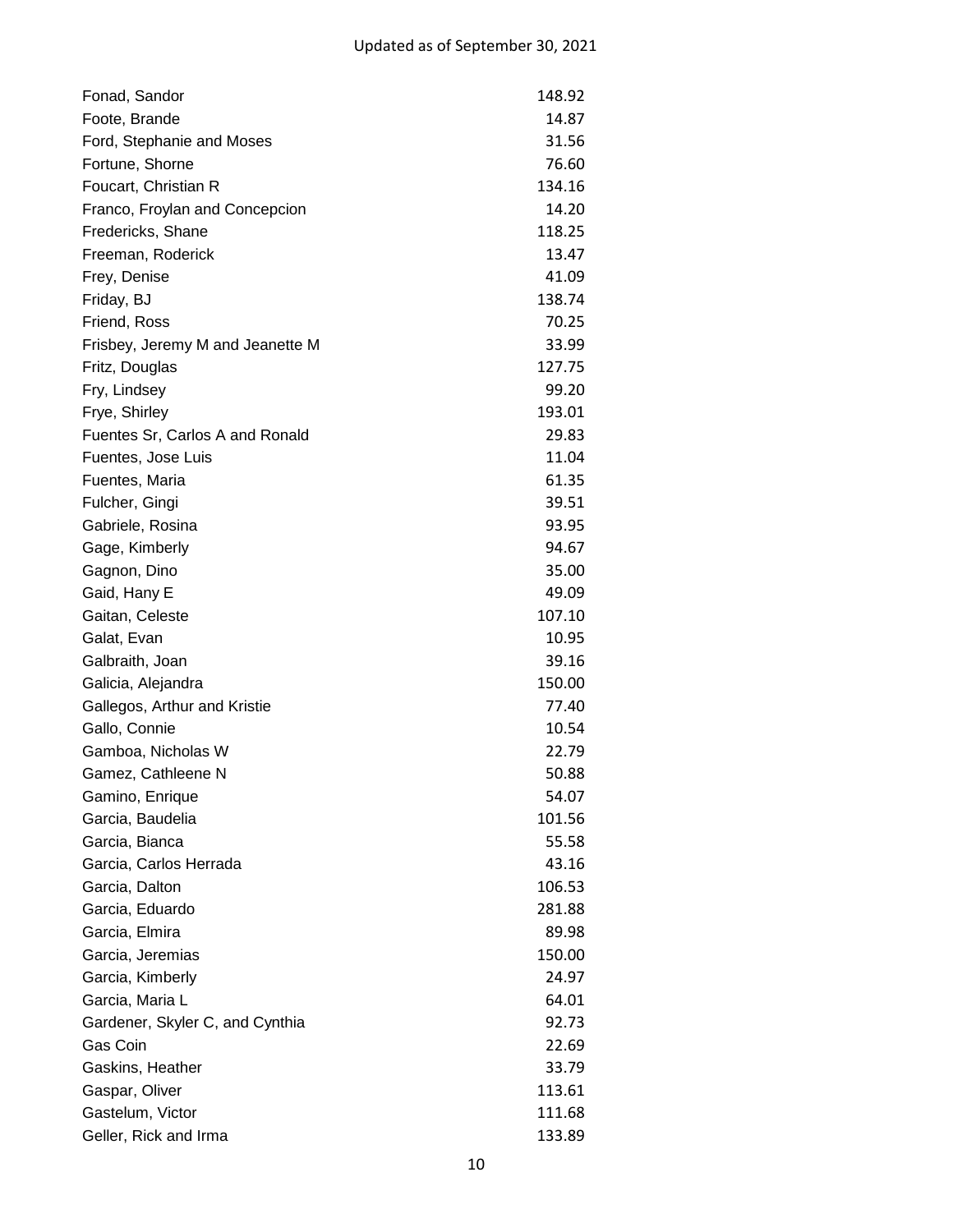| German, Leticia              | 72.72  |
|------------------------------|--------|
| Ghimire, Nirmal              | 56.02  |
| Giang, Phat                  | 116.63 |
| Gibson, Marilyn              | 111.71 |
| Gibson, Steve                | 20.54  |
| Gier, Saundra K              | 219.78 |
| Gillard, Elizabeth R         | 100.18 |
| Gillis, Alessandra A         | 76.42  |
| Gilman, Jean and John        | 150.00 |
| Gil-Rodriguez, Jose Luis     | 314.77 |
| Gipson, Shameka              | 47.20  |
| Goins, Annette               | 25.41  |
| Gomez, Frances               | 7.21   |
| Gomez, Lino                  | 75.59  |
| Gomez, Mara                  | 177.74 |
| Gomez, Martin                | 48.19  |
| Gomez, Myrna                 | 86.99  |
| Gomez, Omar                  | 75.07  |
| Gomez, Renee                 | 22.63  |
| Gonzales, Gilbert            | 60.00  |
| Gonzales, Jaime              | 20.96  |
| Gonzales, Jenn               | 42.99  |
| Gonzales, Natasha            | 40.00  |
| Gonzales, Pamela and Jose    | 210.00 |
| Gonzalez Ramirez, Ruben      | 78.58  |
| Gonzalez Sr., Francisco      | 40.44  |
| Gonzalez, Brenda and Felix   | 31.88  |
| Gonzalez, Edith              | 46.47  |
| Gonzalez, Josephina E        | 28.63  |
| Gonzalez, Ricardo and Susana | 87.43  |
| Gonzalez, Rony               | 95.96  |
| Gopaul, Tamara               | 69.42  |
| Gordon, Jerrica              | 32.63  |
| Gormley, Robert              | 25.90  |
| Gossett, Barbara             | 13.88  |
| Goulatte, Mimielle           | 112.79 |
| Grajales, Angel A            | 13.75  |
| Graves, Janice               | 49.82  |
| Gray, Lareina S              | 18.23  |
| Gray, Qiana                  | 17.70  |
| Gray, Randall                | 43.52  |
| Green, Larry                 | 47.85  |
| Green, Lashawn and Jordan A  | 38.73  |
| Green, Ronald                | 10.43  |
| Grega, Sean M                | 100.23 |
| Griffith, Joseph             | 18.99  |
| Guan, Ehengguan              | 145.61 |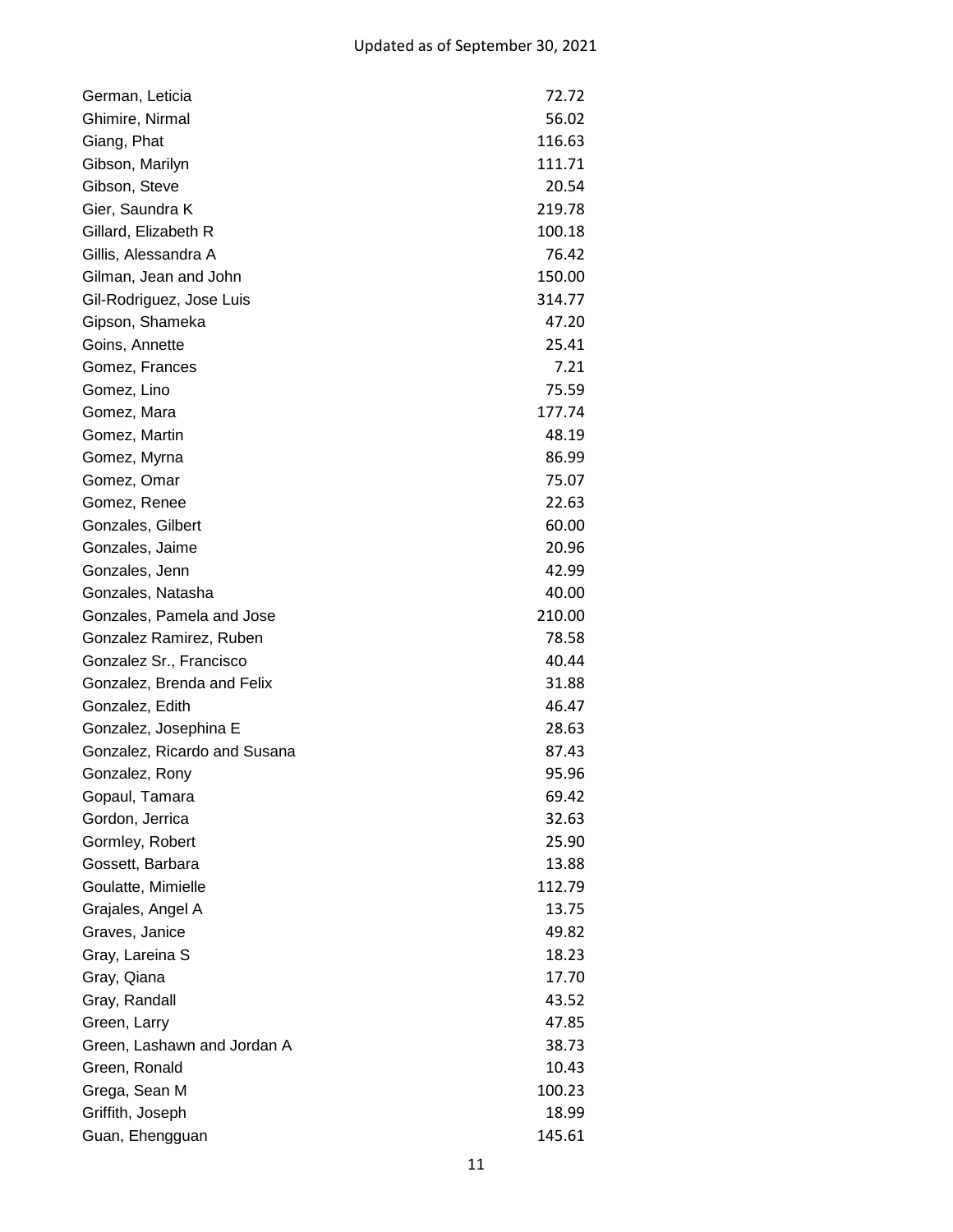| Guang, Run                              | 146.82 |
|-----------------------------------------|--------|
| Guenthner, Joshua M                     | 95.23  |
| Gummow, Shannon                         | 90.86  |
| Gutierrez, Diana Franco                 | 38.50  |
| Gutierrez, Irene                        | 150.00 |
| Gutierrez, Kathleen                     | 12.20  |
| Gutierrez, Rolando and Gareeva, Yulia A | 68.09  |
| Haas, Darlene                           | 220.13 |
| Haehn, Joe L                            | 110.82 |
| Hageman, Roger                          | 234.83 |
| Hahn, Stephanie                         | 37.69  |
| Hald, Casey                             | 113.34 |
| Hall, Christoper and Anabel             | 129.52 |
| Hall, Erica M                           | 36.54  |
| Hall, Gladys                            | 112.61 |
| Halligan, Ames                          | 150.00 |
| Halverson, Jena                         | 32.48  |
| Hammer, Robert                          | 14.24  |
| Haney, Kathleen J                       | 50.00  |
| Hannah, Marie and Philip S              | 27.65  |
| Hanohano Sr, James                      | 99.88  |
| Hanson, Gabriela S                      | 29.61  |
| Hanthel, Alith N                        | 11.31  |
| Hao, Jian Dong                          | 88.72  |
| Hargrove, Sandra                        | 28.95  |
| Harrell, Elise I                        | 15.96  |
| Harris, Barbara L and Les A             | 221.84 |
| Harris, Cory                            | 87.12  |
| Harrison, Shanna                        | 29.38  |
| Hartman, David                          | 18.19  |
| Hartman, Frank                          | 95.21  |
| Hasal, James                            | 69.74  |
| Hase, Julie                             | 183.67 |
| Hassanein, Tarek                        | 137.98 |
| Hawkins Jr, Alvin R                     | 53.47  |
| Hayes, Audrey                           | 112.75 |
| Haynes, Eddie                           | 182.14 |
| Hayward, Nicole                         | 15.09  |
| Hazlett, Dave                           | 44.19  |
| He, Qing                                | 125.22 |
| Hedish, Melissa I and Lowenstein, Jeff  | 131.03 |
| Heidler, Don Sr                         | 57.98  |
| Heisser, Nikki and Matthews, Margie     | 18.60  |
| Heller, Eric J                          | 133.61 |
| Helms, Michael                          | 99.89  |
| <b>Hemet Meadows</b>                    | 22.64  |
| Henderson, Marie E and James D          | 44.85  |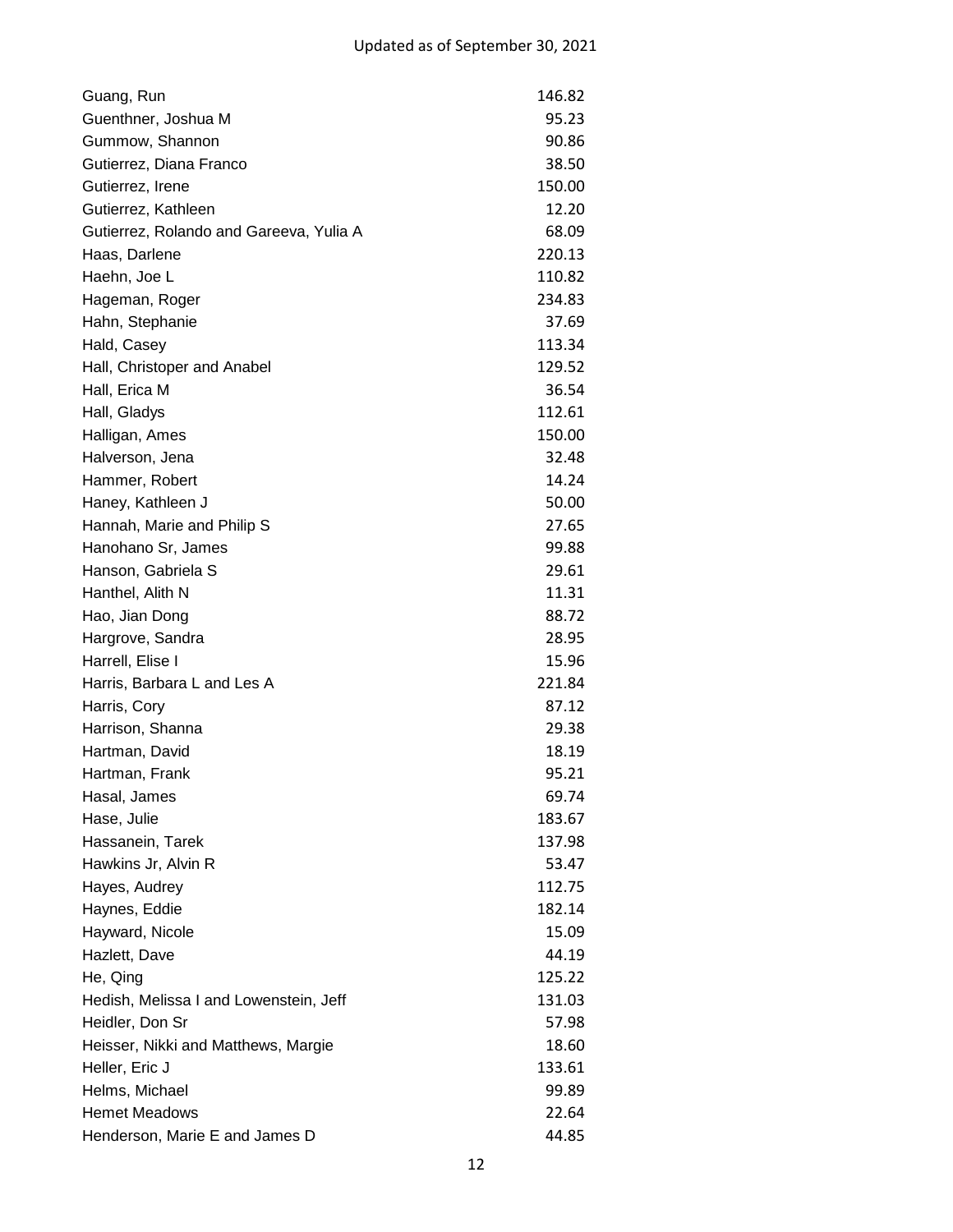| Heneise, Samuel                              | 88.51  |
|----------------------------------------------|--------|
| Henry, Gregory Lewis                         | 62.52  |
| Hermanson, Patricia                          | 11.85  |
| Hernandez, Antonio                           | 39.21  |
| Hernandez, Claudia Y                         | 19.85  |
| Hernandez, Gilbert                           | 99.86  |
| Hernandez, Irma                              | 51.00  |
| Hernandez, Jaime                             | 109.06 |
| Hernandez, Jose                              | 59.88  |
| Hernandez, Kaitlyn                           | 28.09  |
| Hernandez, Laura                             | 59.33  |
| Hernandez, Librado Valverde and Hamby, Betty | 68.50  |
| Hernandez, Luis                              | 79.97  |
| Hernandez, Ryan                              | 110.64 |
| Hernandez, Victor                            | 150.00 |
| Heron, Corie                                 | 85.22  |
| Herrera, Bianca                              | 57.94  |
| Herrin, Kaitlin M                            | 80.45  |
| Hess, Jacqueline and Lee                     | 19.70  |
| Hickman, Jacquez D                           | 118.40 |
| Hicks, Jeanette M                            | 62.00  |
| Hightower, Jon E and Quinn, Gina             | 65.87  |
| Higuera, Maria Eva                           | 84.31  |
| Hilker, Nick C                               | 136.42 |
| Hill, Brandon                                | 24.59  |
| Hill, Demarco                                | 32.70  |
| Hill, Lana                                   | 17.36  |
| Hill, Lana                                   | 17.36  |
| Hill, Margaret                               | 58.96  |
| Hill, Sarah M                                | 40.53  |
| Hix, Nancy                                   | 105.17 |
| Ho, Ann N                                    | 184.72 |
| Hoang, Nghia T and Tin T                     | 56.47  |
| Hoffman, Cristina                            | 21.60  |
| Holm, McKenna                                | 50.95  |
| Holmes, Gemma                                | 15.87  |
| Holslag, Nicholas                            | 96.68  |
| Hood, Michelle                               | 80.68  |
| Hooker, Krystina N                           | 95.95  |
| Hou, Xiaolong                                | 37.62  |
| Houghton, Brian P and Danielle M             | 137.29 |
| House of Fabrics                             | 113.00 |
| House, Larry                                 | 102.76 |
| Houser, Mitchell                             | 85.26  |
| Houston, Lyndsey                             | 35.08  |
| Howard, Kimberly A                           | 106.40 |
| Howden, Beth C                               | 25.00  |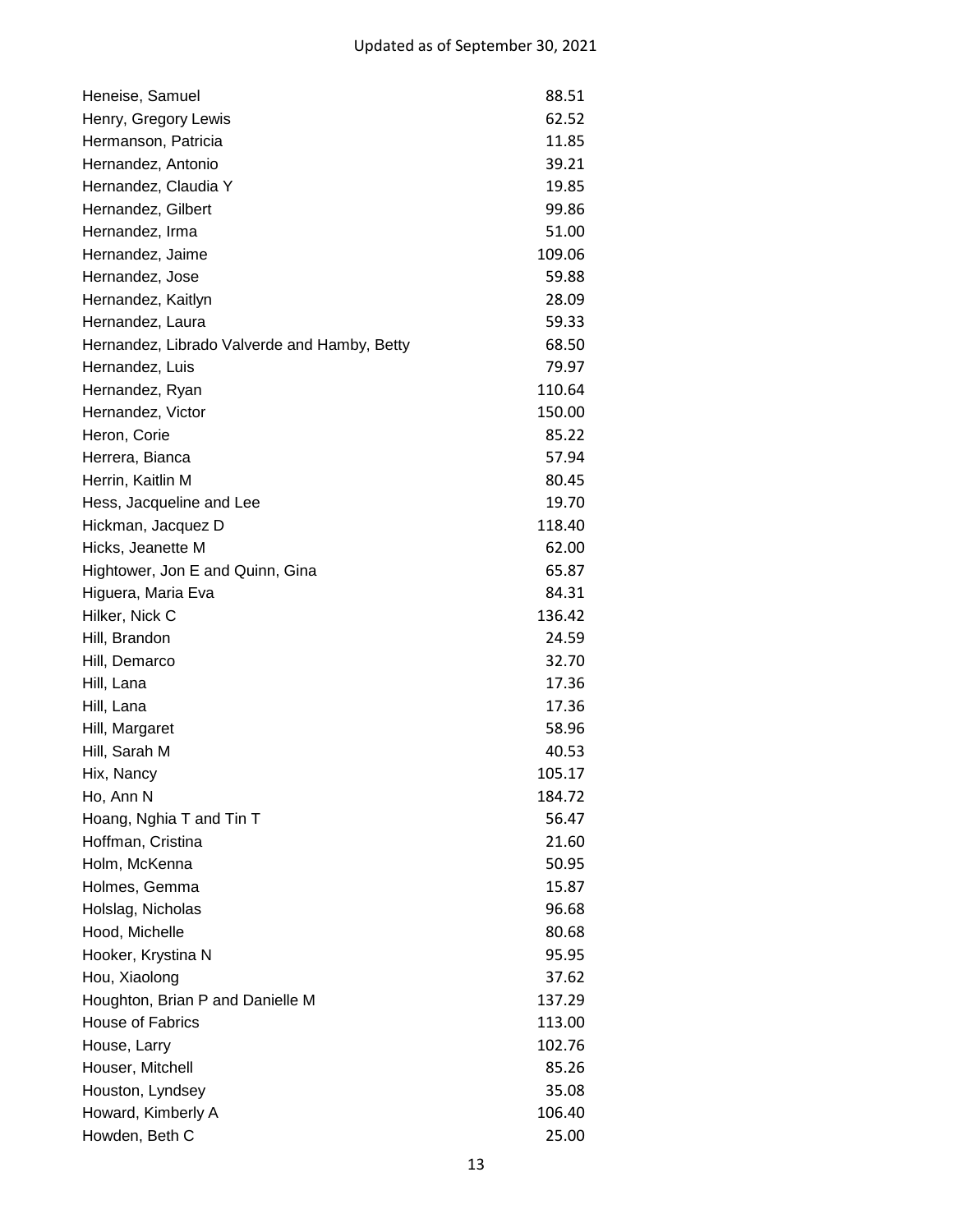| Howell, Insun                            | 62.61  |
|------------------------------------------|--------|
| Howerton, Ashley                         | 20.81  |
| Hsu, Yimin                               | 97.61  |
| Hua Su Yan, Dong                         | 421.43 |
| Huang, Danny                             | 148.35 |
| Huang, Franc                             | 35.00  |
| Huang, Gangqiang                         | 116.92 |
| Huang, Guosheng                          | 148.11 |
| Huang, Ming Zhao                         | 67.36  |
| Huang, Suhong                            | 52.53  |
| Huang, Yanming                           | 47.12  |
| Hughes, Clifford                         | 106.41 |
| Hughes, Stacia                           | 38.18  |
| Hugyen-Wu, Hoa                           | 86.21  |
| Huitron, Rosanna                         | 50.39  |
| Hull, Andrew                             | 58.20  |
| Huls, Malia                              | 56.64  |
| Hurd, Adam and Vinavong Cody             | 88.80  |
| Hutchinson, Forrest                      | 16.56  |
| Huynh, Ricky                             | 73.92  |
| Hyatt, David                             | 106.99 |
| Ibarra, Eva                              | 14.25  |
| Imanil, Jessie                           | 41.31  |
| Inglese, Ann Elizabeth                   | 23.36  |
| Ingram, Karissa                          | 85.75  |
| Islas, Joselyn                           | 19.55  |
| Israni, Ashwin                           | 77.75  |
| Izurieta Jr, Diego                       | 37.01  |
| Jackson, Andrey                          | 48.60  |
| Jackson, Cheyann Nichole                 | 33.72  |
| Jackson, Danielle C and Maurer, Robert A | 134.04 |
| Jackson, Merceds M                       | 65.20  |
| Jacobo, Clementina                       | 106.04 |
| Jacobson, Byron                          | 89.67  |
| Jaech, Jordan L                          | 55.46  |
| Jarvis, Silka                            | 56.90  |
| Jason, Phillip                           | 34.89  |
| Jemmett, Steven                          | 13.45  |
| Jenkins, John                            | 61.34  |
| Jenkins, Michael                         | 86.92  |
| Jimenez, Fernando                        | 67.82  |
| Jit, Mandeep and Marlene Y               | 72.35  |
| Johnson, Bobby                           | 62.82  |
| Johnson, Chris D                         | 24.25  |
| Johnson, Christoper M and Amy Slaughter  | 11.98  |
| Johnson, David P                         | 90.18  |
| Johnson, Kim                             | 29.01  |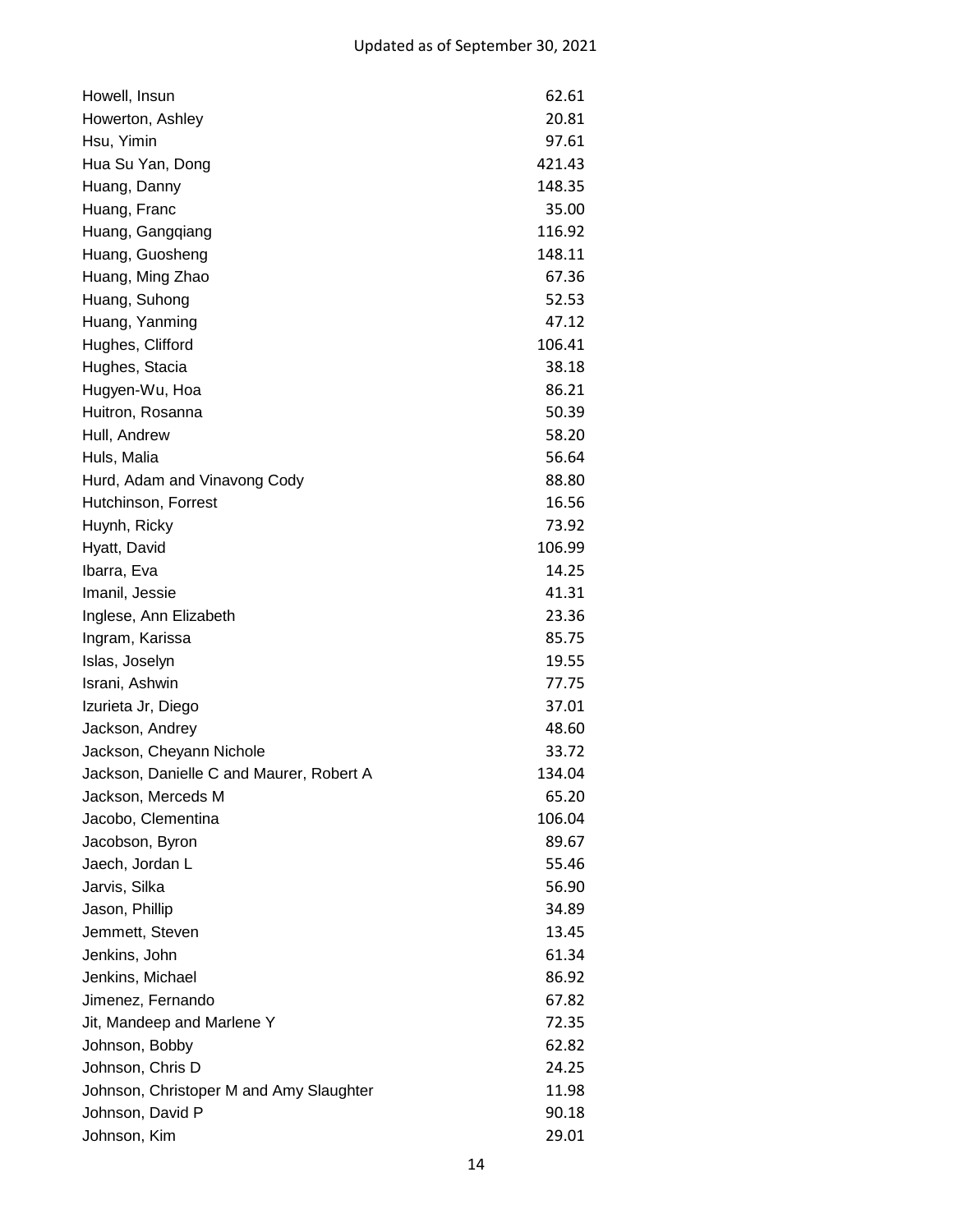| Johnson, Mark                        | 92.75  |
|--------------------------------------|--------|
| Johnson, Shanekwea C                 | 61.95  |
| Johnson, Shelby                      | 120.10 |
| Joiner, William G                    | 61.91  |
| Jolls, Aida                          | 46.77  |
| Jones, Ashley                        | 114.22 |
| Jones, David                         | 26.50  |
| Jones, JW                            | 14.70  |
| Jones, Karen                         | 115.39 |
| Joshi, Sharvee and Aniruddha         | 125.00 |
| JPI Development Group Inc            | 429.60 |
| Juarez, Sheila                       | 101.86 |
| Juarez, Victor                       | 17.80  |
| Jurries, Bryce                       | 81.36  |
| Kane Alicia                          | 131.25 |
| Karis, Kimberly S                    | 87.77  |
| Karl, Victoria                       | 18.06  |
| Karr, Rainbow                        | 46.16  |
| Keesey, Justin                       | 102.04 |
| Kennedy, Garland                     | 16.13  |
| Kennedy, Melissa                     | 94.97  |
| Kent, Fred J                         | 136.61 |
| Kerkhof, Nelly                       | 36.50  |
| Kessman, Erwin A and Rivera, Beatriz | 48.49  |
| Kevany, James and Kevany, Janet      | 59.86  |
| Khalid, Shabana                      | 24.04  |
| Khamchanthavisouk, Phouthone         | 57.67  |
| Kiessling, Jennifer                  | 146.60 |
| Kilcher, Roland C                    | 14.25  |
| Kim, Chanleakhena C                  | 72.96  |
| Kim, Peter                           | 121.45 |
| Kimbrew, Basil                       | 14.00  |
| Kincaid, Faith G                     | 148.24 |
| Kincaid, Jody and Robert             | 33.96  |
| King, Wayne and Maria                | 67.41  |
| Kipling, Greggory                    | 150.00 |
| Kirsch, Lois                         | 8.26   |
| Kirsch, Lois                         | 107.24 |
| Kizzar, Jensine D                    | 176.11 |
| Klepper, Peggy J and Stanley H       | 50.93  |
| Knight, Ryan                         | 23.14  |
| Knight, Shannon                      | 125.18 |
| Koehler, Kelly                       | 141.90 |
| Kolinsky, Gregory G                  | 113.83 |
| Koppel, Mark                         | 207.93 |
| Kratt, Alfreda                       | 21.97  |
| Kraus, Andrew                        | 69.86  |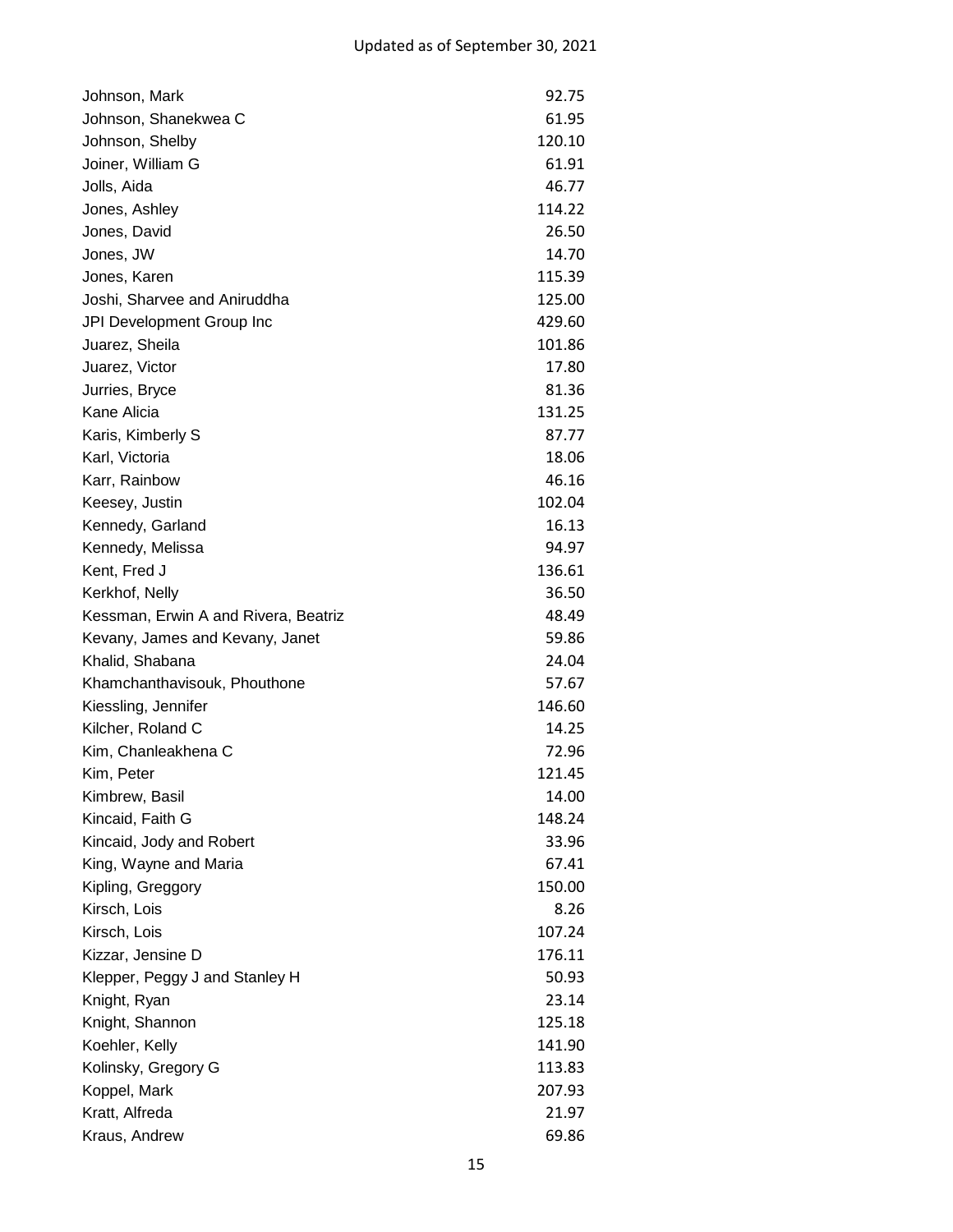| Krischemann, Adrian                     | 146.48 |
|-----------------------------------------|--------|
| Krottmayer, Hilda                       | 132.07 |
| Kruah, Benjamin                         | 23.85  |
| Kuang, Jiaxiong                         | 33.34  |
| Kunysz, Madelyn                         | 11.68  |
| Kurtz, Charity D                        | 63.64  |
| Kurtz, Christopher                      | 74.93  |
| Kyle, Delores and Thomas                | 75.33  |
| La Salle Jr, Archie and La Salle, Elisa | 54.28  |
| Laguna, Jorge                           | 207.89 |
| Lam, Andy                               | 23.52  |
| Lam, Tony Pingyin                       | 99.13  |
| Lam, Wo Kei                             | 85.73  |
| Lamey, Brandon J and Livesay, Sierra    | 97.76  |
| Lampshire, Rick D                       | 47.65  |
| Lance, Laura                            | 123.03 |
| Landin, Madonna and Ronald A            | 60.62  |
| Lane, David                             | 70.73  |
| Langan, Eugene                          | 11.25  |
| Langevin, Duetta                        | 51.15  |
| Lanza, Joe                              | 49.84  |
| Lavender, Brandi                        | 106.38 |
| Lawrence, Randy S                       | 28.81  |
| Lazrovich, Robert M and Angela C        | 138.67 |
| Le Blanc, Shirley and Irene             | 316.84 |
| Le, Anthony Phan                        | 35.38  |
| Le, Luu                                 | 780.79 |
| Le, Trang                               | 48.91  |
| Leal, Arturo and Mata, Lidia            | 285.13 |
| Leandro Jr, Paul                        | 18.04  |
| Ledesma, Vicky                          | 35.52  |
| Lee Jr, Richard                         | 14.57  |
| Lee, Audry M                            | 69.20  |
| Lee, Jessica                            | 36.15  |
| Lee, Richard D and Ann                  | 115.82 |
| Lei, Feiyang                            | 96.46  |
| Lenehan, Gloria                         | 102.64 |
| Leon, Jose Luis                         | 10.68  |
| Leon, Ramon                             | 21.39  |
| Lesley, Rodney                          | 30.63  |
| Levy, Michael                           | 31.36  |
| Levy, Robert                            | 112.77 |
| Lewis, De                               | 70.68  |
| Lewis, Mary J                           | 14.98  |
| Li, Chengyue                            | 28.01  |
| Li, Jiaxin                              | 395.88 |
| Li, Tai Ching                           | 88.22  |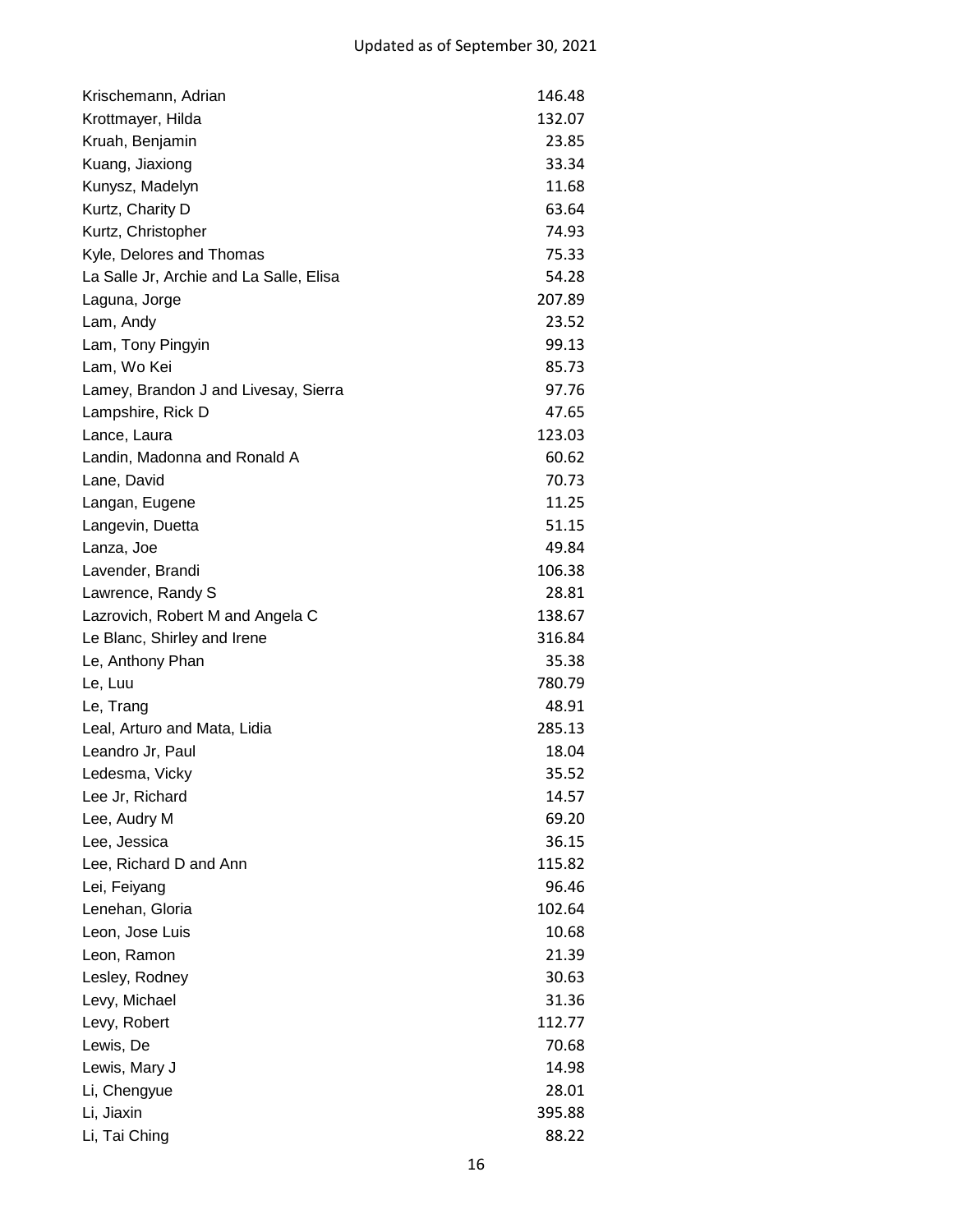| Li, Xiang                                 | 72.72  |
|-------------------------------------------|--------|
| Li, Xuxiang                               | 61.73  |
| Li, Yun D                                 | 90.20  |
| Li, Zhaohan                               | 105.11 |
| Liang, Jiekai                             | 25.74  |
| Lien, Patti and Bosco, Peter              | 137.52 |
| Lietzman, Guy M and Dillingham, Elizabeth | 14.59  |
| Lifestream                                | 299.25 |
| Lin, Edward B                             | 37.56  |
| Lin, Shanmin                              | 148.79 |
| Liu, John                                 | 37.74  |
| Liu, Zhenxing                             | 138.12 |
| Livingston, David L                       | 204.23 |
| Lizarraga, Susana                         | 30.28  |
| Lockman, Edgar P                          | 124.06 |
| Logan, Barbara                            | 150.00 |
| Lomax, Ishanique L                        | 46.36  |
| Lona, Silvia                              | 133.10 |
| Long, Shakeva                             | 150.00 |
| Lopez Jr, Carlos                          | 29.54  |
| Lopez, Abigail                            | 108.32 |
| Lopez, Agustin G                          | 168.82 |
| Lopez, Alejandro                          | 108.86 |
| Lopez, Andres                             | 77.52  |
| Lopez, Anselmo                            | 149.27 |
| Lopez, Averry                             | 36.56  |
| Lopez, Cindy                              | 41.17  |
| Lopez, Felipe Alberto Jimenez             | 28.76  |
| Lopez, Gustavo                            | 139.78 |
| Lopez, Ismael                             | 14.00  |
| Lopez, Maria Silvia                       | 64.25  |
| Lopez, Michael                            | 57.35  |
| Lopez, Sacramento                         | 108.07 |
| Lopez, Shawn M and Gil, Maria             | 60.63  |
| Lopez, Silvia                             | 97.62  |
| Lopez, Thania C                           | 12.84  |
| Lopez, Vivian                             | 36.95  |
| Lopez, Yolanda                            | 25.56  |
| Lou, Sandy Ying and Zhang, Christine      | 85.96  |
| Louder, Gaynicia                          | 148.84 |
| Lovas, Mikael                             | 126.28 |
| Lovato, Patrick                           | 129.94 |
| Love Engineering                          | 1.00   |
| Lowe, William                             | 46.03  |
| Luciano, Samantha                         | 43.62  |
| Luciano, Warren                           | 41.94  |
| Lynch, Byron and Krystyna                 | 21.72  |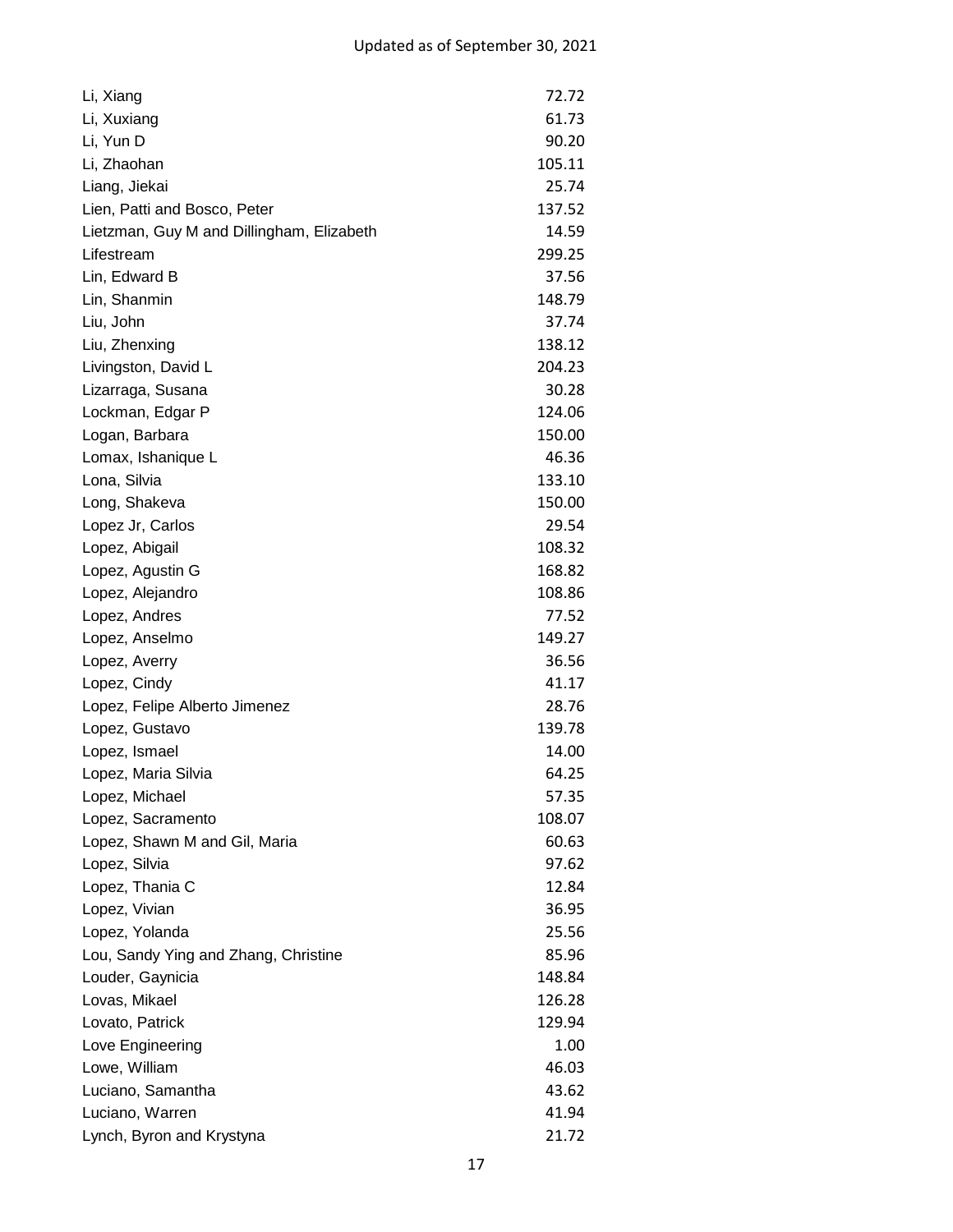| Lyon, Melodie                            | 27.61  |
|------------------------------------------|--------|
| Maberry, Phillip A                       | 92.73  |
| Macalma, Marlene P                       | 40.95  |
| Macdougall, Nickolas                     | 97.67  |
| Macias, Monserrat                        | 81.41  |
| Macintosh, Jerome R                      | 84.90  |
| Mackui, Michael                          | 67.69  |
| Madison, Paul J                          | 78.66  |
| Magallanes, Arthur J                     | 146.74 |
| Magana, Tracy                            | 29.67  |
| Mahoney, Kevin P                         | 47.45  |
| Makwakwa, Chipo                          | 118.35 |
| Malak, Meshreky                          | 72.82  |
| Maldonado, Andrea DeLeon                 | 120.18 |
| Maldonado, Emiliano                      | 112.32 |
| Malka, Joseph                            | 108.89 |
| Maness, Dennis                           | 71.83  |
| Mangini, Keven                           | 84.23  |
| Marinez, Sabrina                         | 27.13  |
| Marquez, Annie                           | 37.09  |
| Marruffo, Corina                         | 67.22  |
| Martin, Geraldin C/O Plank, Wendy        | 53.12  |
| Martinez, Alfredo                        | 70.66  |
| Martinez, David                          | 19.30  |
| Martinez, Eduardo                        | 194.90 |
| Martinez, Francisco R                    | 30.52  |
| Martinez, Hever                          | 43.81  |
| Martinez, Joseph                         | 14.86  |
| Martinez, Josephine                      | 63.94  |
| Martinez, Maria L and Carlos             | 170.08 |
| Martinez, Miguel                         | 26.79  |
| Martinez, Richard R                      | 105.85 |
| Marx, Jennifer P                         | 31.82  |
| Mastren, Deborah S                       | 176.36 |
| Mata, Nicandro D                         | 126.01 |
| Mathis, Gary                             | 88.04  |
| Matriano, Estella and Caparros, Carolina | 57.04  |
| Matrisciana, Joshua                      | 87.49  |
| Matthews, Christoper                     | 88.57  |
| Mattice, Joel A                          | 81.20  |
| May, Rudoph F                            | 53.74  |
| McClung, Janice                          | 100.00 |
| McComber, Kelly A                        | 143.13 |
| McConnell, Nicholas A                    | 13.46  |
| McCormack, Peter                         | 98.41  |
| McElroy, David                           | 93.92  |
| McElyea, Calvin                          | 94.62  |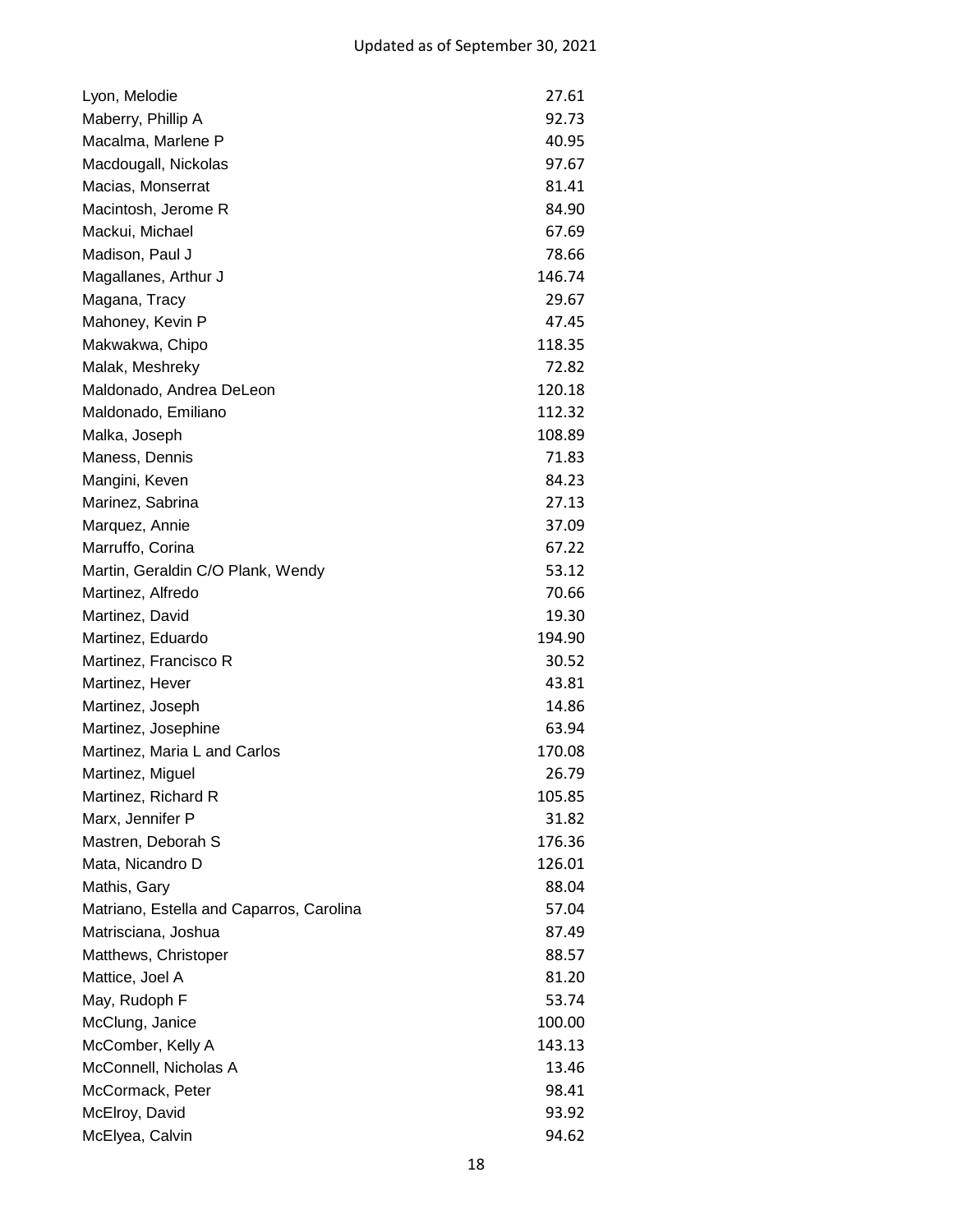| McFarlane, Alvin                                  | 91.02  |
|---------------------------------------------------|--------|
| McFerson, Harriet and Conelius                    | 11.11  |
| McGoldrick, Azaria                                | 14.10  |
| McGowan, Shirley                                  | 22.01  |
| McKenzie, Brandon                                 | 42.03  |
| McKibbon, Stephanie                               | 140.51 |
| McKissack, Linda and Russell                      | 139.98 |
| Mclaughlin, Dan C                                 | 103.10 |
| McMahon, Patrick and Chari                        | 61.88  |
| McMullen, Stacie                                  | 222.82 |
| Medina, Erika                                     | 12.05  |
| Medlock, Shannon and Bryant, Frank J              | 249.99 |
| Meikle, Erica                                     | 130.34 |
| Meilsoe, Kristian                                 | 64.32  |
| Mejia, Jose A                                     | 40.38  |
| Melendez, Frank R                                 | 155.59 |
| Melillo, June and Lattanzio, John Joseph          | 34.01  |
| Mendez, Kimberly                                  | 250.79 |
| Mendoza, Joel                                     | 75.58  |
| Mendoza, Juan                                     | 24.88  |
| Mendoza, Moises Romero and Lopez, Leticia Quezada | 14.91  |
| Mennecke-Haskins, Tammeria                        | 98.46  |
| Mepham, Alan I                                    | 15.46  |
| Mephors, Ike M                                    | 50.00  |
| Meregini, Dorothy                                 | 56.97  |
| Merrow, Christopher and Brianna                   | 109.44 |
| Mesa, Altagracia                                  | 13.40  |
| Meyers, Viktoria A                                | 32.14  |
| Miao, Yidong                                      | 110.70 |
| Michael, Barry                                    | 80.11  |
| Mika, Telea and Malepeai, Berline                 | 25.06  |
| Miles, Ed                                         | 116.33 |
| Miller, Jaycei P                                  | 83.97  |
| Miller, Jerry                                     | 69.55  |
| Miller, Kayla                                     | 65.75  |
| Miller, Kyle A and Travers, Gena K                | 17.31  |
| Mingione, Andrew D                                | 103.51 |
| Mintz, Leah                                       | 108.49 |
| Miranda, Adriana                                  | 79.35  |
| Misner, Chris                                     | 100.00 |
| Mitchell, Carlton                                 | 18.13  |
| Mitzner, Janine                                   | 109.89 |
| Miu, Chloe                                        | 94.26  |
| Mobile, Acton                                     | 171.52 |
| Modtland, Judith                                  | 87.78  |
| Moen, Deborah                                     | 71.68  |
| Molina, Alex                                      | 37.00  |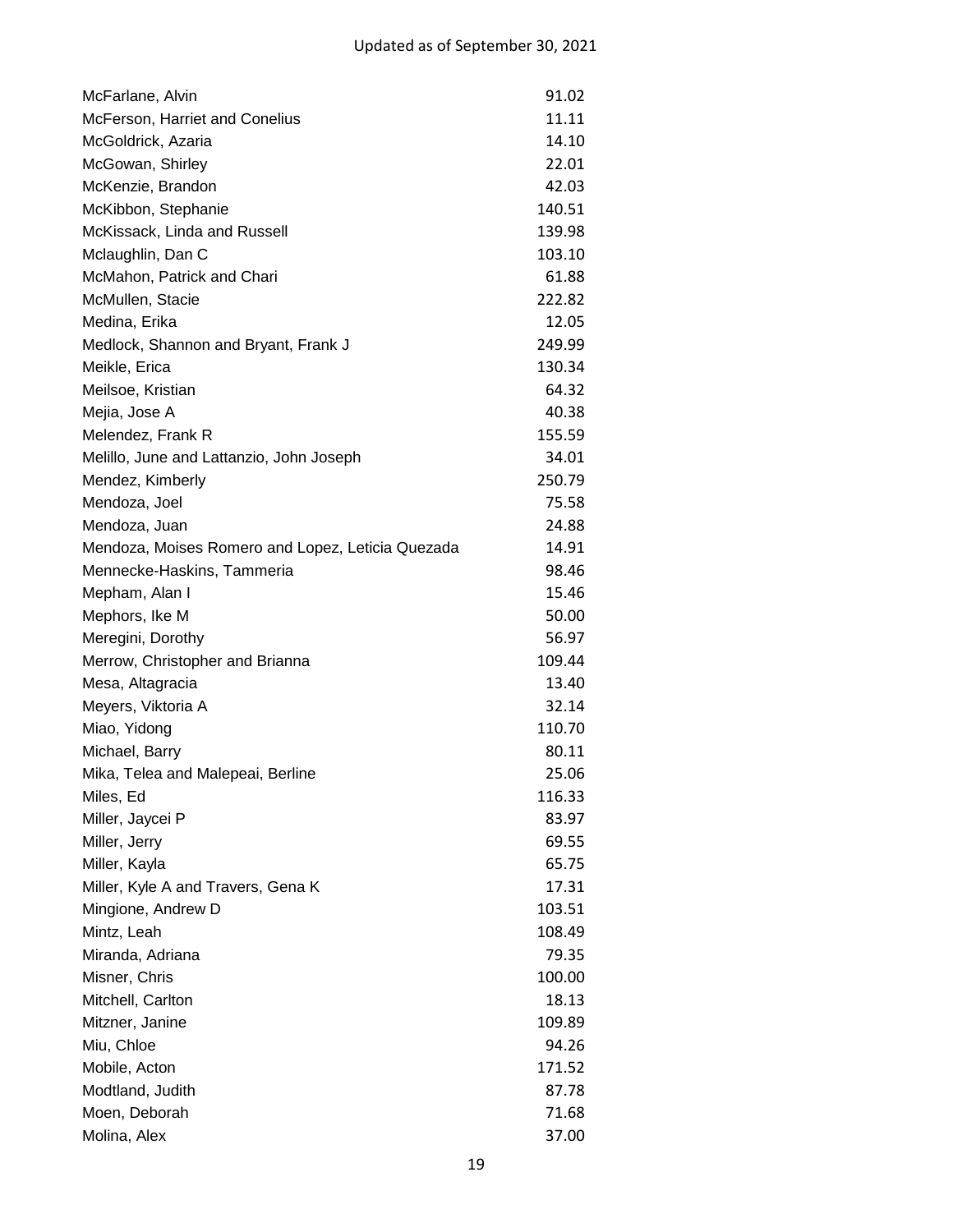| Molina, Arthur                                     | 100.00   |
|----------------------------------------------------|----------|
| Mondragon, Melina                                  | 25.17    |
| Moningka, Martein and Peggy                        | 66.44    |
| Moon, Jerry                                        | 149.08   |
| Moore, Dee                                         | 33.36    |
| Moore, Jonathan                                    | 55.60    |
| Moore, Michael                                     | 141.88   |
| Moote, Rosemary                                    | 100.00   |
| Mora, Jose Francisco                               | 35.93    |
| Mora, Luis A                                       | 45.40    |
| Mora, Manuel                                       | 70.72    |
| Morales, Alexis                                    | 72.56    |
| Morales, Beatriz                                   | 65.57    |
| Morales, Cynthia                                   | 23.58    |
| Morales, Elpidia                                   | 123.77   |
| Morales, Veronica                                  | 150.00   |
| Moreno Valley Steakhouse LP dba Outback Steakhouse | 1,613.71 |
| Moreno, Giovanny                                   | 86.93    |
| Moreno, Richard                                    | 93.37    |
| Morgan, Leon W                                     | 19.81    |
| Morgan, Wanda                                      | 51.64    |
| Morphis, Samantha D and Eickhoff, Kory A           | 117.80   |
| Moscano, Ryann                                     | 97.45    |
| Mosley, April C                                    | 132.18   |
| Moya, Jay                                          | 59.01    |
| Mujica, Joseph                                     | 500.47   |
| Mullen, James                                      | 107.35   |
| Muller, Thomas and Cindy                           | 18.57    |
| Mumford, Fred And Lillie                           | 55.10    |
| Munoz, Adrian C                                    | 10.19    |
| Munoz, Jeffrey                                     | 44.47    |
| Munoz, Natalie                                     | 287.92   |
| Murillo, Anthony                                   | 74.42    |
| Murillo, Jose Cruz                                 | 62.53    |
| Muro, Rigoberto                                    | 41.67    |
| Murray, James A                                    | 45.55    |
| Muscrelli, Andrea                                  | 65.77    |
| MV Construction dba MVC Ent                        | 557.52   |
| Myers, Harold                                      | 30.89    |
| Myers, Wendy S                                     | 150.00   |
| Najafabadi, Sheala                                 | 102.95   |
| Namanny, Brad                                      | 86.04    |
| Nammanny, Loraine                                  | 110.73   |
| Narog, Greg                                        | 148.36   |
| Narte, Gino and Margie                             | 47.92    |
| Nau, Trevor                                        | 29.72    |
| Nava, Elizabeth                                    | 52.85    |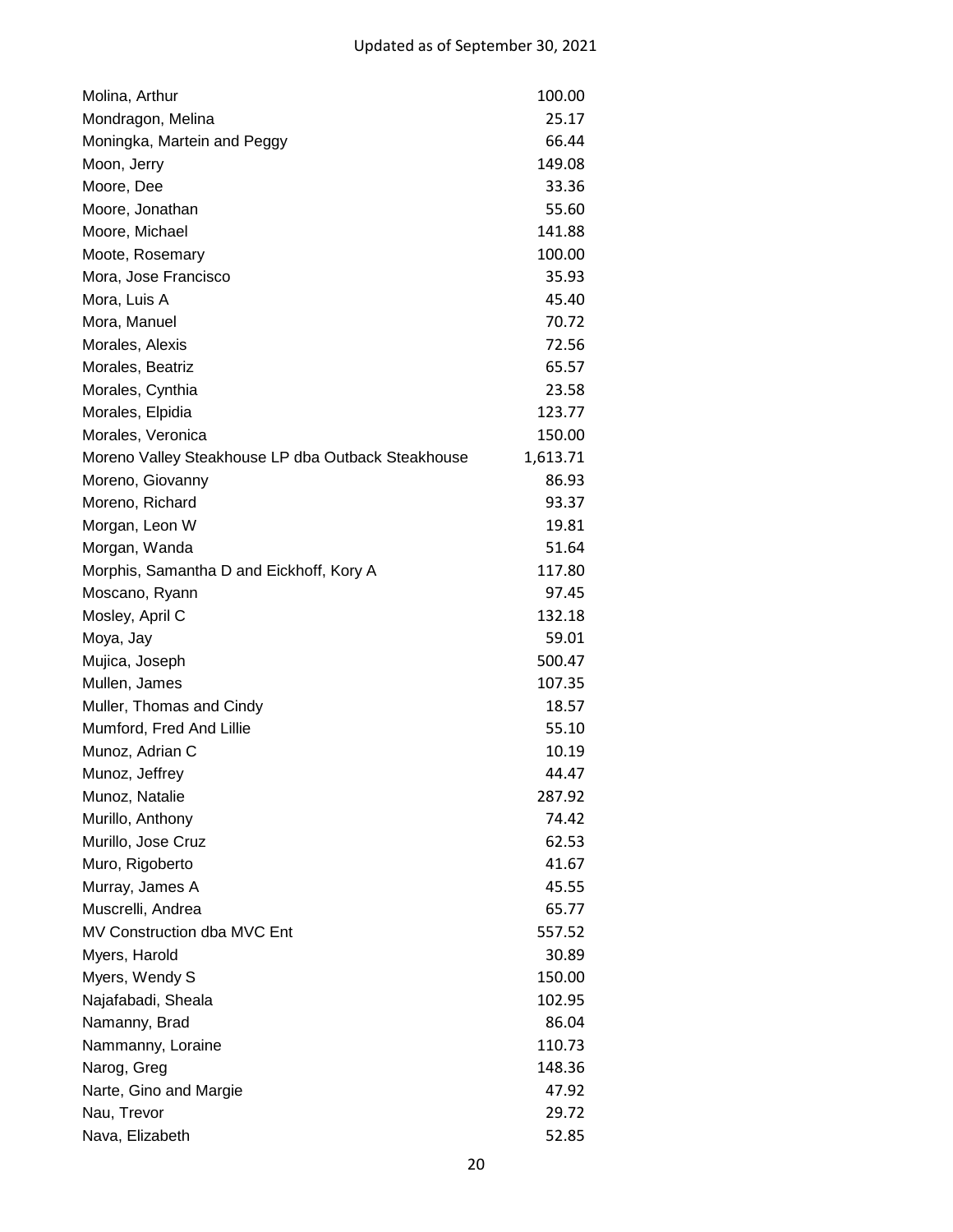| Navarro, Joe                        | 100.00 |
|-------------------------------------|--------|
| Navas, Alicia                       | 65.47  |
| Navidad, Jeanette                   | 65.20  |
| Neary, John                         | 138.17 |
| Neely, Nicole                       | 82.74  |
| Neitz, Leann                        | 29.17  |
| Nelson, Jessica                     | 147.84 |
| Nelson, Sarra and Jason A           | 137.35 |
| Neumann, Otto M and Gale M          | 18.27  |
| Nevarez, Joseph                     | 81.18  |
| Newland, Amber R                    | 53.96  |
| Ngo, Eric                           | 51.87  |
| Ngo, Hoa                            | 111.38 |
| Nguyen, Anh                         | 127.09 |
| Nguyen, Hai                         | 95.64  |
| Nguyen, Hung                        | 104.40 |
| Nguyen, Joe                         | 13.45  |
| Nguyen, Kiem B and Tran, Binh       | 16.14  |
| Nguyen, Melissa Y                   | 41.76  |
| Nguyen, Thao                        | 39.74  |
| Nicholas, Matthew                   | 19.36  |
| Nishimura, Haley                    | 33.52  |
| Nixon, Thomas                       | 46.85  |
| Noble, Cameron                      | 366.58 |
| Nova, Terra                         | 25.00  |
| Novoa, Oscar R                      | 31.43  |
| Novruzov, Artur                     | 43.40  |
| Nunez, Estella                      | 22.92  |
| Nuttall, Bryon                      | 131.28 |
| Ochoa, Silvia                       | 102.21 |
| Ogilvie, Brian                      | 10.70  |
| Ogilvie, Wade                       | 107.24 |
| Oh, Peter                           | 109.23 |
| Okerson, Ivan                       | 29.66  |
| Olas, Nicholas                      | 37.07  |
| Olive, Juana Castillo               | 83.57  |
| Olivo, Eduardo                      | 17.46  |
| Olmos, Isidro Duenas                | 13.30  |
| O'Neil, Harry and Vincent, Charlene | 238.01 |
| Oneil, Kevin                        | 95.43  |
| O'neill, Ann C                      | 62.37  |
| Opp, Garland                        | 40.02  |
| Ordonez, Francisco                  | 28.90  |
| Ornellas, Barbara                   | 66.56  |
| Orozco, Chantel                     | 72.48  |
| Orozco, Enrique                     | 29.04  |
| Orozco, Jose                        | 42.64  |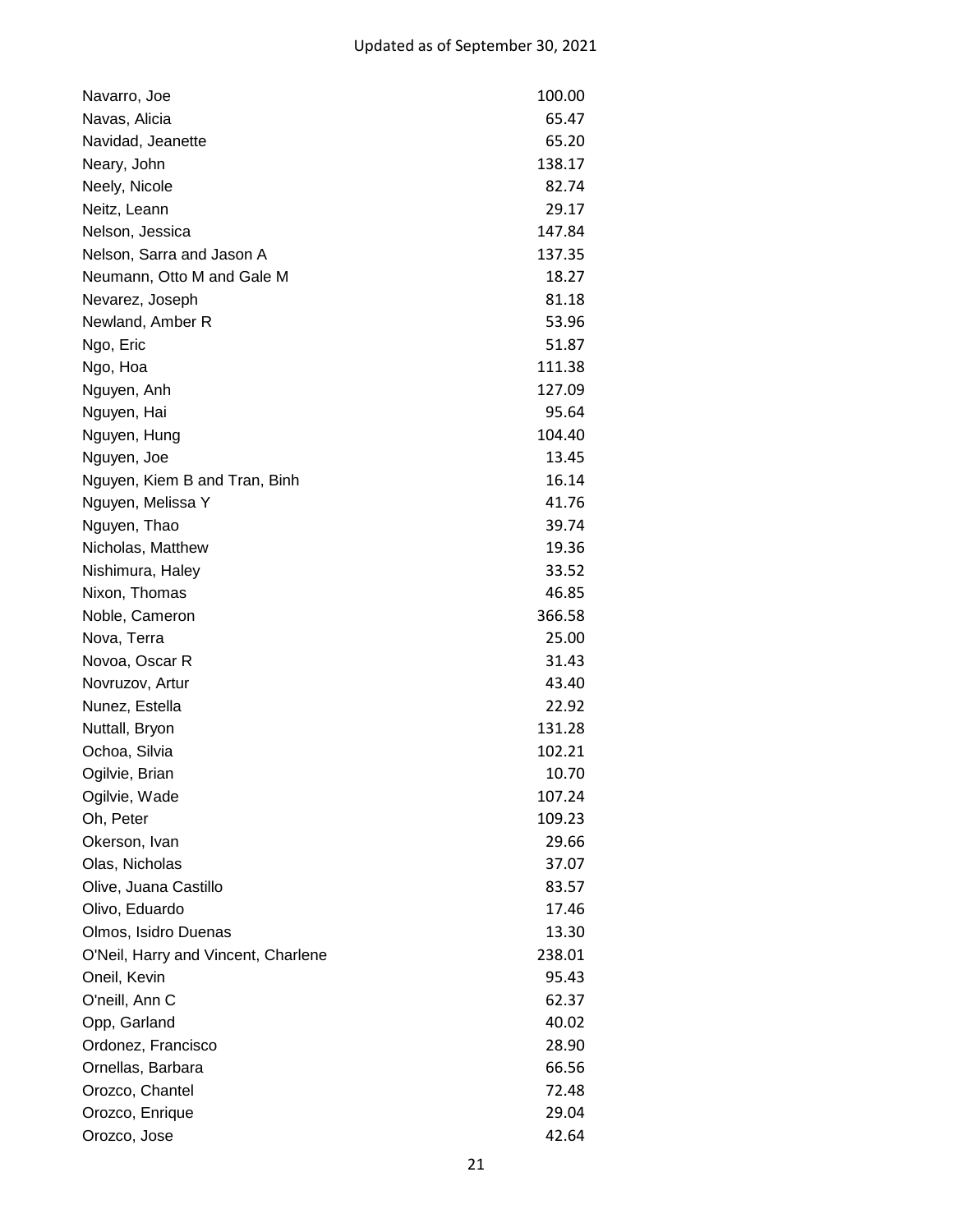| Ortega, Isela                           | 34.62  |
|-----------------------------------------|--------|
| Ortiz, Allison                          | 19.93  |
| Ortiz, Jaime                            | 12.67  |
| Ortiz, Laura                            | 25.00  |
| Ortiz, Martin                           | 94.66  |
| Oseguera, Marissa                       | 43.62  |
| Othman, Ahmad                           | 102.09 |
| Ouch, Rechhama                          | 45.39  |
| Overstreet, Cassandra and Louis         | 87.50  |
| Owen, Darlene                           | 101.14 |
| Owens, Christopher D                    | 150.00 |
| Owthwaite, Jessica and David            | 127.16 |
| Padilla, Bertha                         | 179.84 |
| Padilla, Rudy                           | 135.22 |
| Palencia, Jessica and Contreras, Joseph | 29.67  |
| Palermino, Kevin                        | 15.46  |
| Palmer, Bryan R                         | 23.62  |
| Paraso, Elizabeth                       | 36.70  |
| Paredes, Jose                           | 73.94  |
| Park, Jee Hye Lee                       | 99.04  |
| Parker, Kristina N                      | 10.39  |
| Parkwest Landscape Inc                  | 625.00 |
| Parsiani, Tabandeh                      | 111.70 |
| Partida, Guillermo O                    | 60.76  |
| Patacsil, Jessee                        | 73.80  |
| Pate, Jeremy                            | 132.03 |
| Patino, Jorge Luis                      | 156.30 |
| Patterson, Elton D                      | 150.00 |
| Paxton, Shelley                         | 81.22  |
| Pearson, Danielle                       | 31.61  |
| Peed, Lindsey                           | 28.17  |
| Peel, John                              | 56.27  |
| Pena, Ana Maria                         | 76.20  |
| Pena, Maria                             | 10.41  |
| Penaloza, Omar                          | 97.34  |
| Penaloza, Romina C                      | 28.71  |
| Peng, Qing Meng                         | 105.57 |
| Perales, Justina                        | 21.34  |
| Perea, Josue and Christian              | 19.11  |
| Perez, Cesar                            | 18.80  |
| Perez, Christopher                      | 37.00  |
| Perez, Hector                           | 11.92  |
| Perez, Joshua and Hernandez, Kathleen   | 184.78 |
| Perez, Judith                           | 54.45  |
| Peri, Michael A                         | 50.00  |
| Perkins, Gayle M                        | 55.35  |
| <b>Perris Valley Realty</b>             | 60.00  |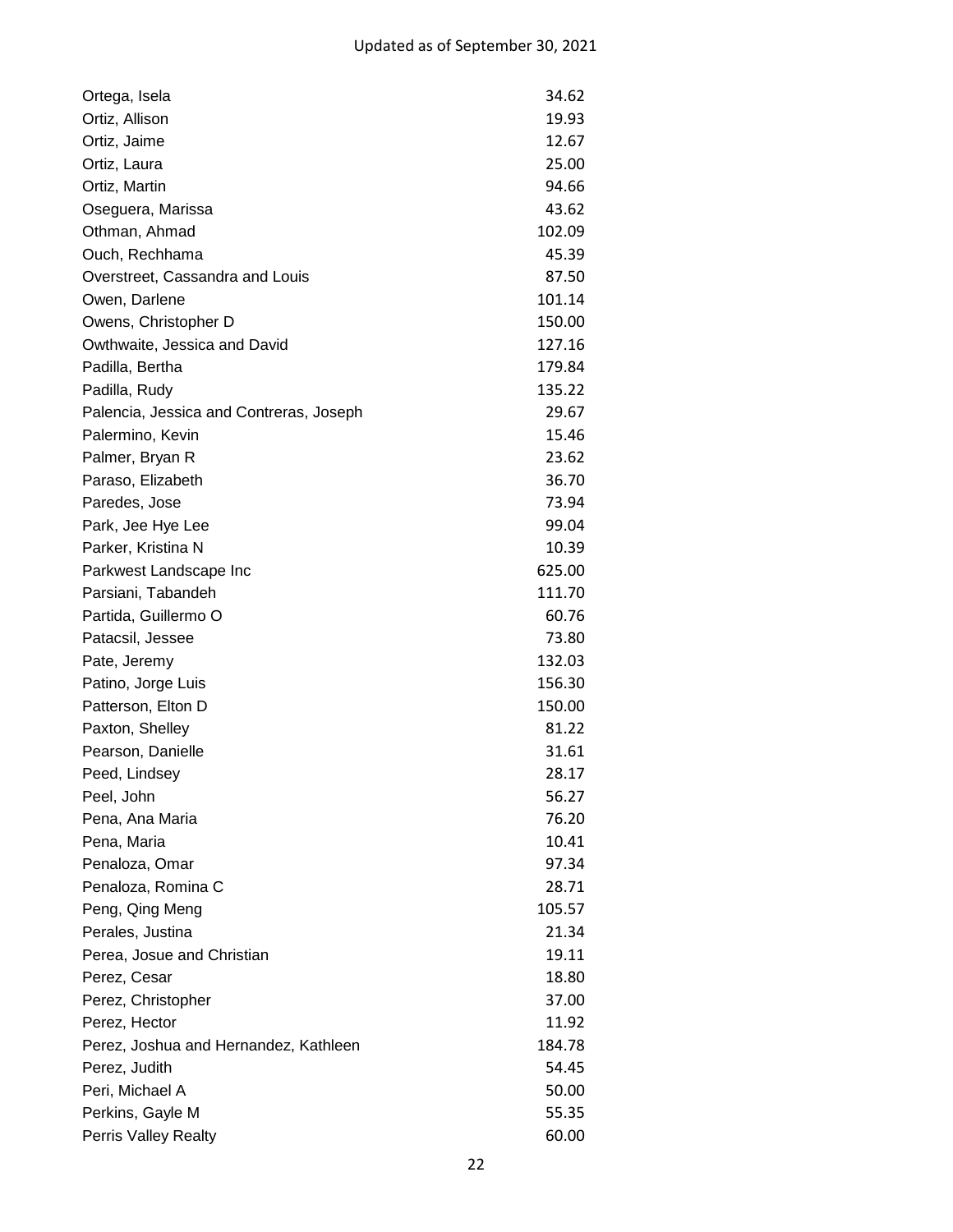| Peterson, Jacob                       | 13.37    |
|---------------------------------------|----------|
| Petterson, Ether M                    | 74.30    |
| Pierre, Casey                         | 91.74    |
| Pinch, Taylor                         | 19.21    |
| Pineda, Kevin                         | 23.72    |
| Pittam, Doug                          | 14.81    |
| Plantz-Koshak, Bianca                 | 79.66    |
| <b>Platinum Real Estate</b>           | 24.80    |
| Pogas, Craig                          | 110.25   |
| Pohl, Natalie                         | 109.12   |
| Polley, Steven                        | 53.20    |
| Popiela Jr, Walter                    | 54.48    |
| Porter, Desha                         | 84.63    |
| Portillo, Alfredo                     | 120.65   |
| Power, Antony                         | 113.35   |
| Power, Rokstad                        | 56.03    |
| Preble, Shaina                        | 25.12    |
| Preciado, Mark and Hernandez, Leslie  | 50.30    |
| Preston, Quanzie                      | 36.78    |
| Price, Thomas E and Ivonne Charles    | 38.30    |
| Primrose, Micheal                     | 22.12    |
| Proctor, Chelsea                      | 31.13    |
| Prologis                              | 535.25   |
| Prologis                              | 57.89    |
| Prologis                              | 156.88   |
| Prologis A MD RE Investment Co        | 1,717.52 |
| Prostitis, Blanca                     | 75.67    |
| Prudhomme, Denise                     | 18.96    |
| Pryor, Gloria Kathleen                | 71.22    |
| Puentes, Rodolfo                      | 21.46    |
| Pulido, Edna C                        | 10.56    |
| Pulido, Miguel                        | 157.63   |
| Qi, Xuetong                           | 78.04    |
| Qin, Ting                             | 84.56    |
| Qin, Yong Rong                        | 126.02   |
| Qin, Yongrong and Cao, Jianfa         | 134.54   |
| Quevedo, Adrian                       | 31.53    |
| Qui, Jay                              | 130.46   |
| Quinonez, Lucila C                    | 78.24    |
| Quintana, L J and Georgia             | 48.07    |
| Quintania, Elias                      | 40.20    |
| Quintanilla, Alex and Murillo, Gloria | 38.74    |
| Quintero, Cecelia                     | 111.55   |
| Quintero, Joanna M and Gustavo J      | 107.96   |
| Quirk, Matthew E and Myra L           | 52.52    |
| Quiroz, Veronica                      | 21.83    |
| Raines, Emillie                       | 103.48   |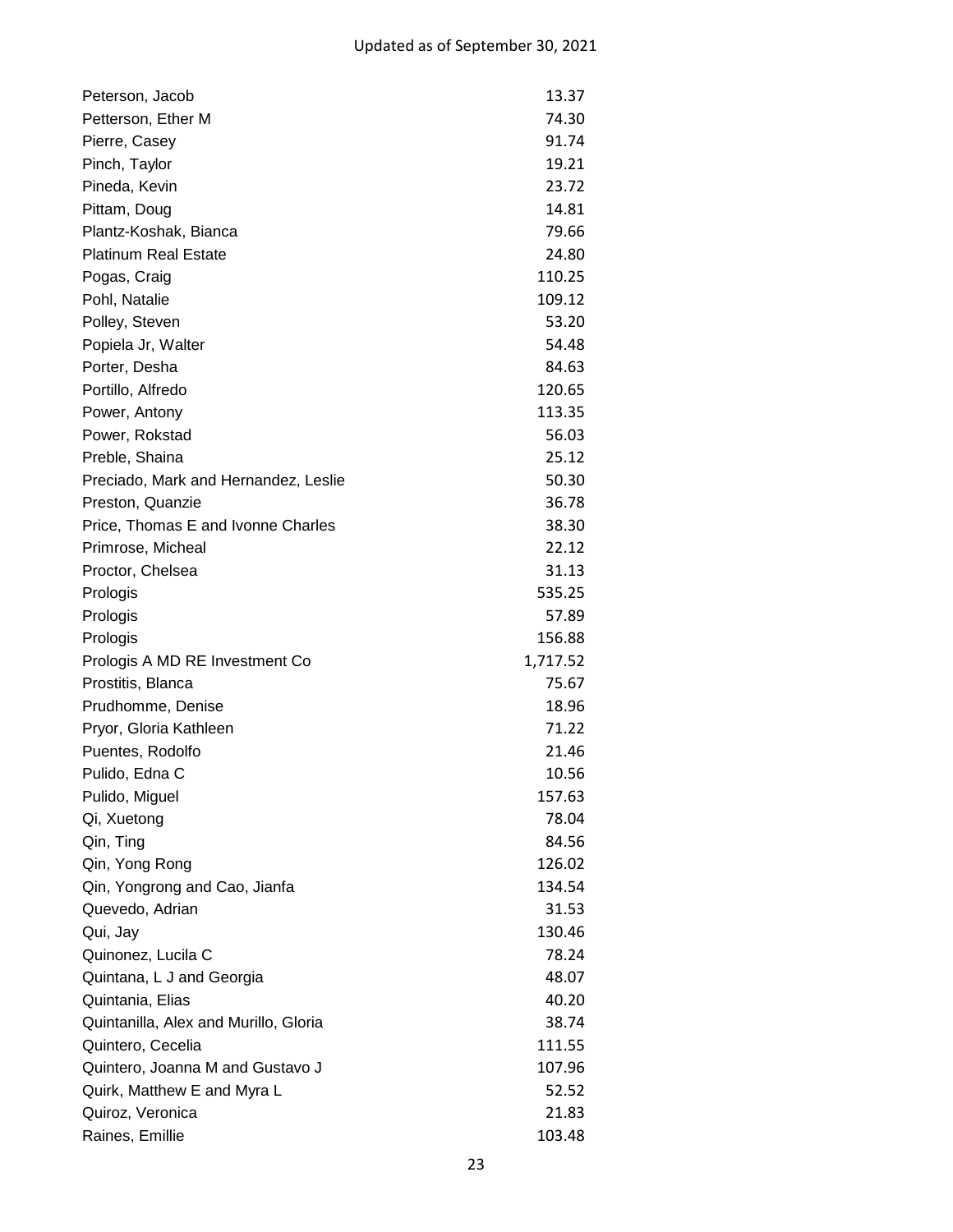| Ramirez, Aaron                           | 130.16 |
|------------------------------------------|--------|
| Ramirez, Juan                            | 119.47 |
| Ramirez, Rae E                           | 128.08 |
| Ramos, Diana and Robert A                | 23.26  |
| Ramos, Gabriel                           | 110.45 |
| Ramos, Monica                            | 65.11  |
| Ramos, Nikole and Cruz, Pamela           | 115.35 |
| <b>Rancon Real Estate</b>                | 27.20  |
| Ransford, Christopher C                  | 12.08  |
| Ratcliff, Shylah D                       | 87.34  |
| Rawson, Martha M                         | 33.27  |
| Raygoza, Ana Karen                       | 31.09  |
| Razo, Maria                              | 111.77 |
| RDS Contracting Inc                      | 527.48 |
| Reece, Dulce                             | 75.38  |
| Reed, Rosemary                           | 79.94  |
| Reedy, Linda                             | 76.31  |
| Reedy, Ron                               | 45.67  |
| Reichert, Robin                          | 37.18  |
| Reinert, Anthony M                       | 26.07  |
| Rench, Nathan                            | 60.89  |
| Renfro, Curtis Wayne                     | 41.05  |
| Renteria, Sonia                          | 151.44 |
| Retuya, Charito                          | 52.30  |
| Reusch, Donna                            | 24.92  |
| Reusch, Donna                            | 3.00   |
| Reusch, Donna                            | 10.96  |
| Reusch, Donna                            | 3.00   |
| Reyes, Imelda                            | 25.00  |
| Reyes, Liliana Morales                   | 39.63  |
| Reyes, Raul L                            | 150.00 |
| Reyes, Roberto                           | 81.25  |
| Reyes, Rosalva M and Gutierrez, Yarithza | 60.60  |
| Reyes, Sostenes                          | 39.35  |
| Reynolds, Jessica                        | 39.26  |
| Reynolds, Melissa                        | 123.29 |
| Ricasa, Miles                            | 88.91  |
| Richardi, Bette J                        | 12.58  |
| Richardson, Kimberlyn                    | 84.65  |
| Richins, Merebeth                        | 50.08  |
| <b>Richmond American Homes</b>           | 92.58  |
| <b>Richmond American Homes</b>           | 31.96  |
| Richter, Chad E                          | 35.36  |
| Rios, Alicia                             | 32.54  |
| Rios, Gilberto C                         | 126.47 |
| Rios, Laura Velasques                    | 82.75  |
| Rios, Oscar C                            | 29.58  |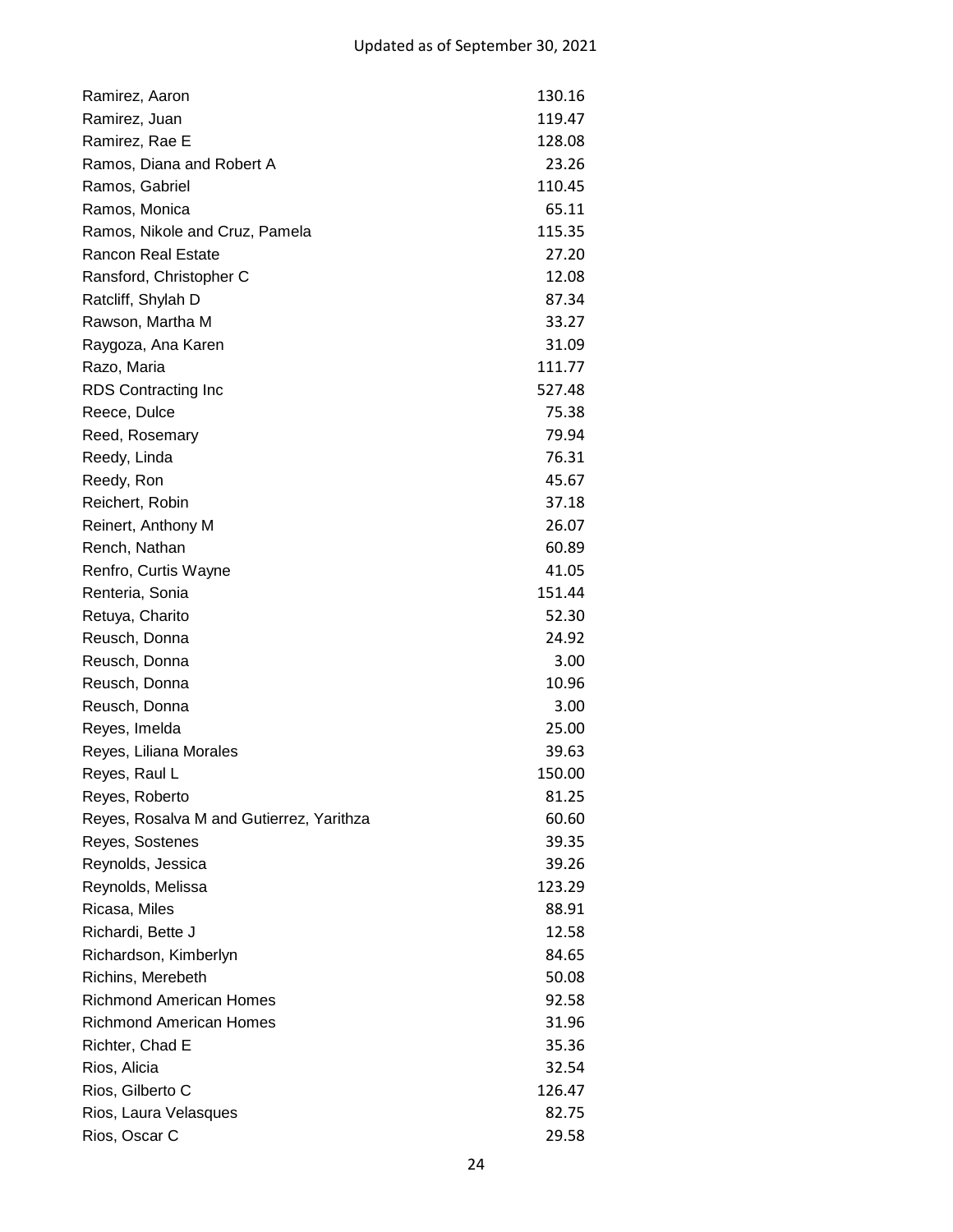| Riutcel, James                      | 81.63  |
|-------------------------------------|--------|
| Rivas, Gregorio                     | 150.00 |
| Rivera, Adalid                      | 96.92  |
| Rivera, Octavio                     | 18.30  |
| Roane, Jennifer A                   | 30.01  |
| Robaina, Jessica                    | 11.63  |
| Robbins, Christina                  | 119.64 |
| Roberson, Annette                   | 25.99  |
| Roberts, Irwin F                    | 92.73  |
| Roberts, Kenneth                    | 500.00 |
| Robertson II, Stanley L             | 81.19  |
| Robinson, Alexis                    | 14.14  |
| Robinson, Tanesha                   | 95.62  |
| Robledo, Joshua                     | 104.00 |
| Robles, Esther Vasquez              | 100.11 |
| Rocha, Luis                         | 33.00  |
| Rodgers, Christoper D               | 28.03  |
| Rodriguez Jr, Lorenzo and Rosemary  | 17.21  |
| Rodriguez Sr, Nelson                | 67.36  |
| Rodriguez, Angelica M               | 20.15  |
| Rodriguez, Claudia J                | 63.53  |
| Rodriguez, Esperanza                | 13.25  |
| Rodriguez, James and Garcia, Yvonne | 108.64 |
| Rodriguez, Jeffrey                  | 19.39  |
| Rodriguez, Jocelyn                  | 11.24  |
| Rodriguez, Jose Luis Gil            | 59.81  |
| Rodriguez, Josefina                 | 90.97  |
| Rodriguez, Leticia J                | 23.66  |
| Rodriguez, Maria                    | 18.68  |
| Rodriguez, Nora                     | 24.49  |
| Rodriguez, Richard                  | 20.26  |
| Rodriguez, Richard G                | 35.00  |
| Rogers, Brandon P                   | 78.02  |
| Rogers, Rebecca                     | 107.93 |
| Rogers, Ryan                        | 12.38  |
| Rohac, Karen                        | 61.96  |
| Rojas III, Rudy and Rojas, Miranda  | 29.93  |
| Rojas, Linda                        | 12.31  |
| Roldan, Alec                        | 54.00  |
| Rolleson, Taelor                    | 125.99 |
| Romanillios, Leandro                | 41.56  |
| Romero, Carlos                      | 11.80  |
| Romo, Jorge                         | 44.06  |
| Rong, Qunfeng                       | 31.37  |
| Ronika Pana                         | 118.79 |
| Rosario, Elbert D                   | 38.82  |
| Rosas, Jose                         | 54.08  |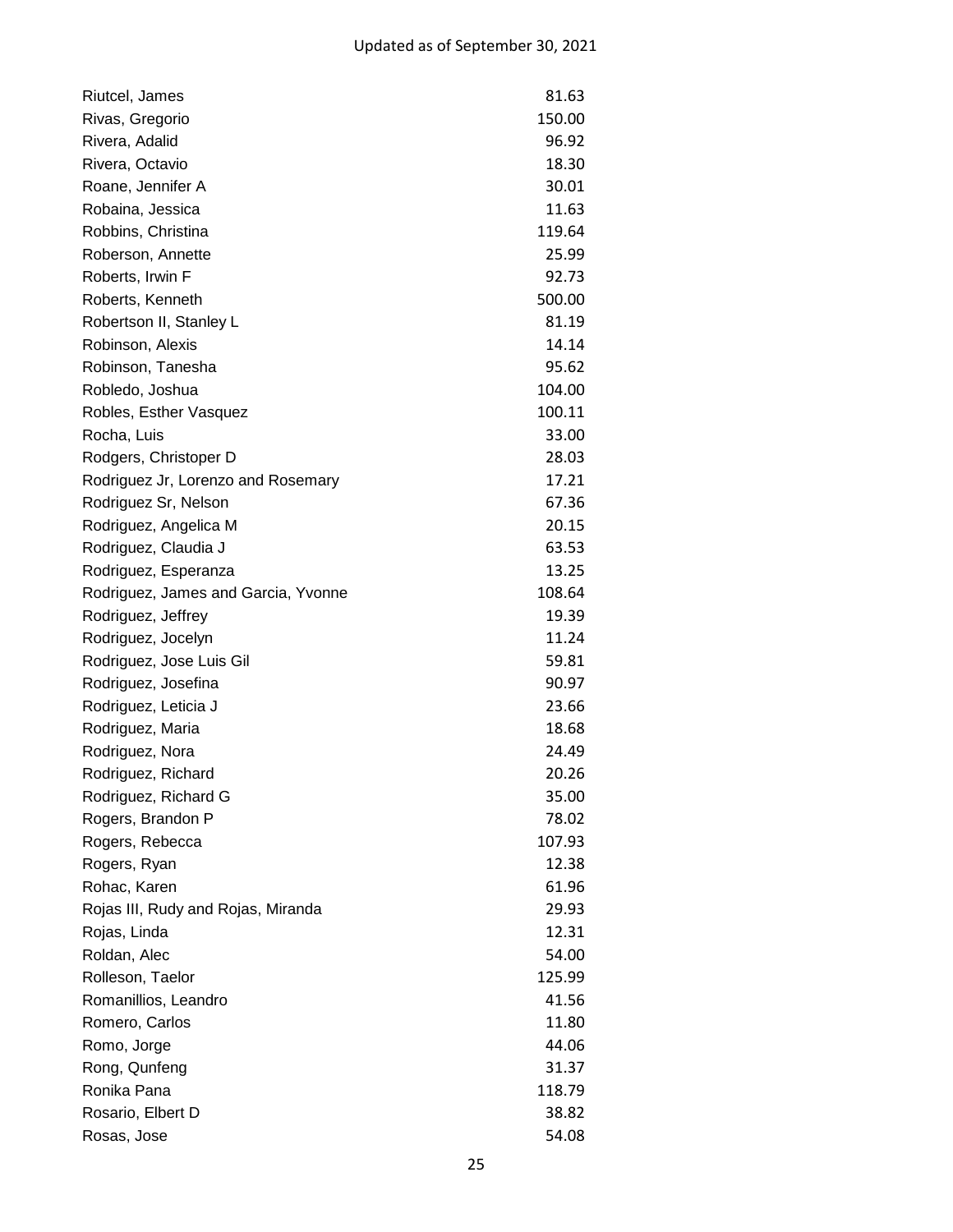| Ross, Deirdra Cotton and Matthew       | 11.76  |
|----------------------------------------|--------|
| Ross, Gwendolyn R                      | 82.17  |
| Ross, Talon                            | 88.02  |
| Rosser, Victor R                       | 52.57  |
| Rostas, Valer                          | 104.54 |
| Rosuck, Madison                        | 82.57  |
| Rowden, Aarika                         | 116.04 |
| Rubalcaba, Edgar                       | 142.86 |
| Ruehle, Joanne                         | 57.98  |
| Ruiz, Angelica                         | 150.00 |
| Ruiz, Elisabeth                        | 79.17  |
| Ruiz, Rafael                           | 178.72 |
| Ruiz, Robert and Lexus Megan           | 66.59  |
| Runnalls, Cody                         | 76.12  |
| Saini, Partap                          | 59.06  |
| Salas, Kristina                        | 28.41  |
| Salazar, Humberto                      | 23.76  |
| Salazar, Lupe                          | 25.68  |
| Saldamando, Yolanda and Huerta, Victor | 72.00  |
| Salgado, Adriana                       | 20.89  |
| Salgado, Giovanna                      | 87.76  |
| Salina, Tracy                          | 55.42  |
| Salinas, Eddie                         | 90.57  |
| Salinas, Laura K                       | 38.11  |
| Saludares, Jeffrey                     | 21.61  |
| San Miguel, Robert A                   | 100.89 |
| San, Kosal                             | 96.78  |
| Sanchez, Alejandra L                   | 116.03 |
| Sanchez, Francisco Javier              | 95.00  |
| Sanchez, Gonzalo and Brenda            | 27.87  |
| Sanchez, Ida                           | 7.53   |
| Sanchez, Kattya                        | 103.19 |
| Sanchez, Maria M                       | 32.00  |
| Sanchez, Mark                          | 82.53  |
| Sanchez, Willie V                      | 100.00 |
| Sandegren, Marie and Ulf               | 54.93  |
| Sandhu, Amrik                          | 79.20  |
| Sandoval, Danelle                      | 121.00 |
| Sandoval, Francisco                    | 51.54  |
| Sandoval, Judy                         | 98.64  |
| Sandoval, Sara M                       | 140.21 |
| Santana, Ludivina                      | 160.30 |
| Santana, Maria                         | 136.16 |
| Schaeffer, James                       | 35.91  |
| <b>Schiffiler Enterprises LLC</b>      | 109.29 |
| <b>Schiffiler Enterprises LLC</b>      | 53.46  |
| <b>Schiffiler Enterprises LLC</b>      | 331.34 |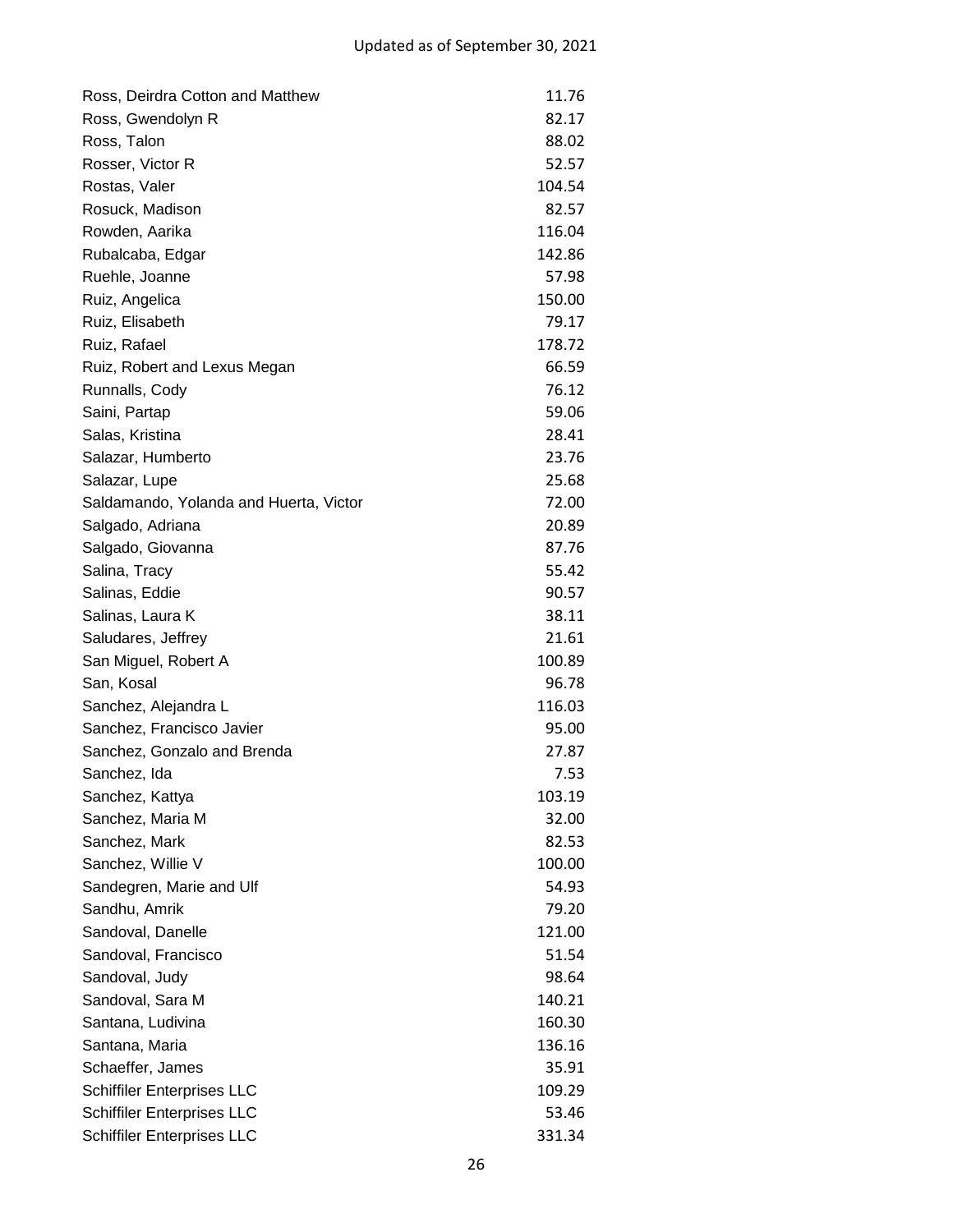| Schmid, Donna                       | 34.02  |
|-------------------------------------|--------|
| Schneider, Amy E                    | 17.05  |
| Schock, Joseph                      | 46.76  |
| Schwartz, Nicholas M                | 131.78 |
| Schwartz, Seymour                   | 130.31 |
| Scott, Ashley                       | 231.56 |
| Scott, Latahnnyah                   | 27.52  |
| Scott, Stacia                       | 28.50  |
| Scott, Sydney                       | 41.14  |
| Scribner, Jane and Milton           | 864.33 |
| Seagraves, Andrea                   | 79.31  |
| Seay, Michael                       | 61.20  |
| Seepersad, Marcus                   | 87.40  |
| Segura, Adela                       | 65.26  |
| Seo, Hee Won                        | 135.29 |
| Serna, Sandra                       | 75.86  |
| Serrano, Delores                    | 31.92  |
| Serrano, Isela                      | 48.40  |
| Serrato, Alex                       | 103.26 |
| Sevilla, Levi                       | 34.88  |
| Shadden, Jennifer                   | 97.75  |
| Shaw, Dena                          | 23.42  |
| Shaw, Dorinda                       | 103.20 |
| Shaw, Leshaneil                     | 52.35  |
| Shaw, Rosie                         | 37.80  |
| Shaw-McMinn, Lysle                  | 139.86 |
| Shearer, Jenny                      | 35.57  |
| Shelley, Shawneice                  | 15.31  |
| Shelton, Dean                       | 35.52  |
| Shelton, Tajlynn                    | 17.31  |
| Shepard, Darlene A                  | 16.01  |
| Sherman, Angela M and Ron C         | 20.33  |
| Sherman, Jennifer                   | 85.62  |
| Shin, Erin H                        | 85.86  |
| Shoup, Lilia                        | 26.11  |
| Shuck, Aaron                        | 73.89  |
| Shuler, Quavis and Lebreton, Tanawa | 42.83  |
| Sickles, Dee and Marilyn            | 144.69 |
| Simmons, Inez                       | 55.10  |
| Simolin, Robert                     | 88.87  |
| Simon, Andrew J                     | 146.88 |
| Simon, Mitchell                     | 95.52  |
| Simonsen, Ellen                     | 150.00 |
| Sims, Don                           | 114.45 |
| Sims, Juldene Z                     | 31.54  |
| Sims, Robert                        | 18.98  |
| Singh, Amanbeep                     | 100.53 |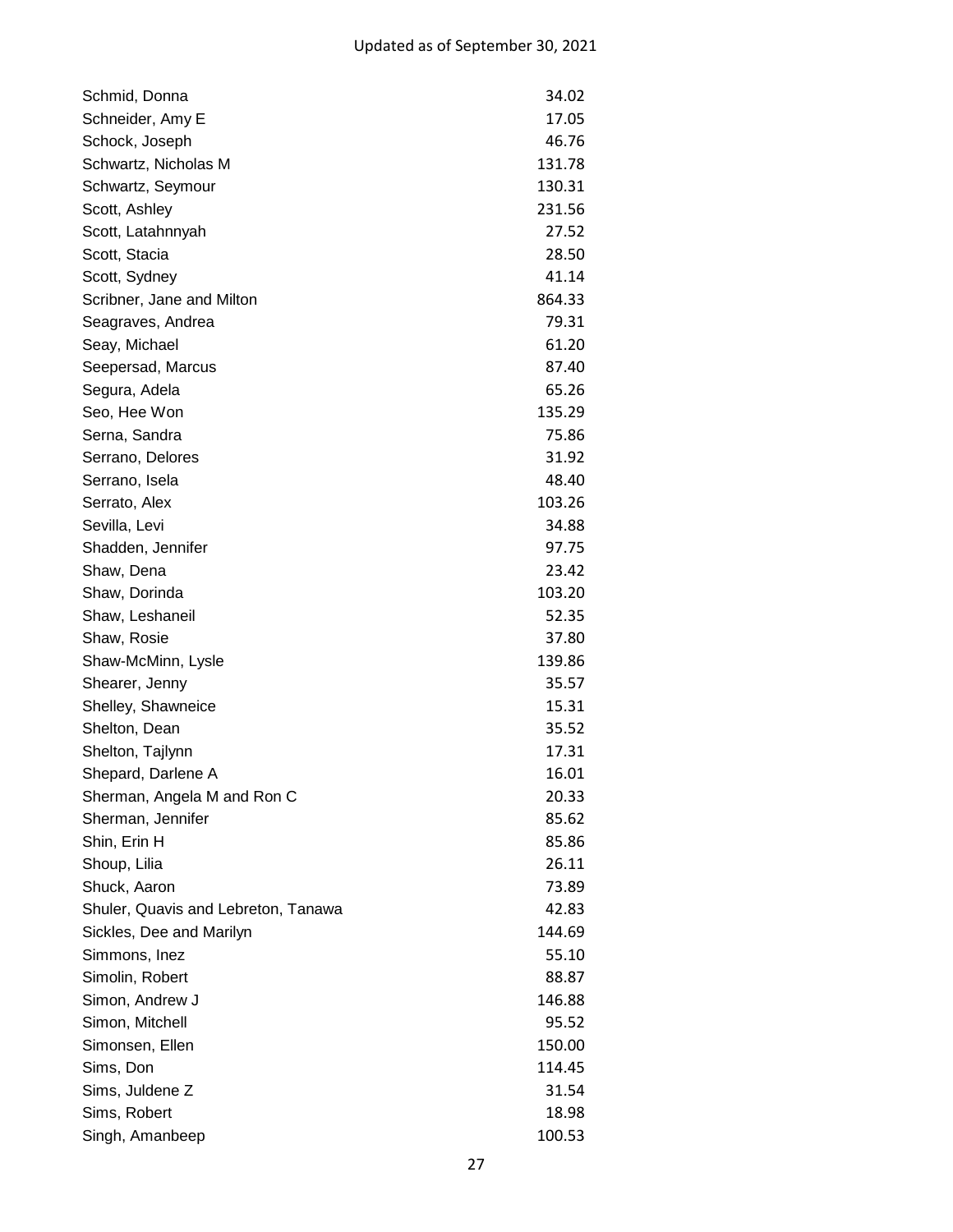| Singh, Satnam and Kaur, Parmjit | 58.95  |
|---------------------------------|--------|
| Skinner, April and Trent        | 123.90 |
| Skinner, Bobbie N               | 21.17  |
| Skinner, Gentry                 | 84.66  |
| Sklover, Michelle               | 66.56  |
| Slater, Jay R                   | 32.40  |
| Sloma, Anthony                  | 67.31  |
| Smith, Barbara L                | 27.96  |
| Smith, Christopher              | 72.39  |
| Smith, Cleon                    | 117.27 |
| Smith, Don                      | 12.34  |
| Smith, Gene                     | 136.48 |
| Smith, Gordon Lee               | 118.91 |
| Smith, Jason                    | 37.00  |
| Smith, Jeffery                  | 16.47  |
| Smith, Jeni                     | 58.28  |
| Smith, Kristy A                 | 57.70  |
| Smith, Nonotichka               | 116.93 |
| Snider, Bryce                   | 166.21 |
| Solabac, Josue                  | 90.15  |
| Solano, Epifanio                | 52.01  |
| Solorzano, Ashley               | 11.92  |
| Sorroza, Rosa                   | 87.61  |
| Souknarong, Manat               | 100.99 |
| Spottsville, Brian              | 61.05  |
| Spriet, Todd                    | 39.27  |
| Stanonis, William               | 95.00  |
| Stark, Ralph and Julie          | 120.42 |
| Starr, Kyra                     | 39.78  |
| Stassin, Bruse W                | 24.63  |
| Steele, Cherie                  | 113.59 |
| Stelzer, Mathew and Erin        | 147.27 |
| Stemen, Matthew A               | 98.00  |
| Stephens, Alexsis               | 15.98  |
| Sterling, Otis                  | 71.62  |
| Stewart, Lamara                 | 233.34 |
| Stewart, Neil M                 | 100.99 |
| Stillwell, Michael              | 150.00 |
| Stinson, Ruby C                 | 40.66  |
| Stockwell, Greg                 | 150.00 |
| Stovall, Marvin D               | 74.99  |
| Stover, Robert L                | 145.18 |
| Strategic 168 Investments Inc   | 83.17  |
| Strutz, Alexander               | 106.29 |
| Suarez Jr, Vicente              | 56.18  |
| Suarez, Joanna                  | 83.55  |
| Suarez, Luis                    | 49.46  |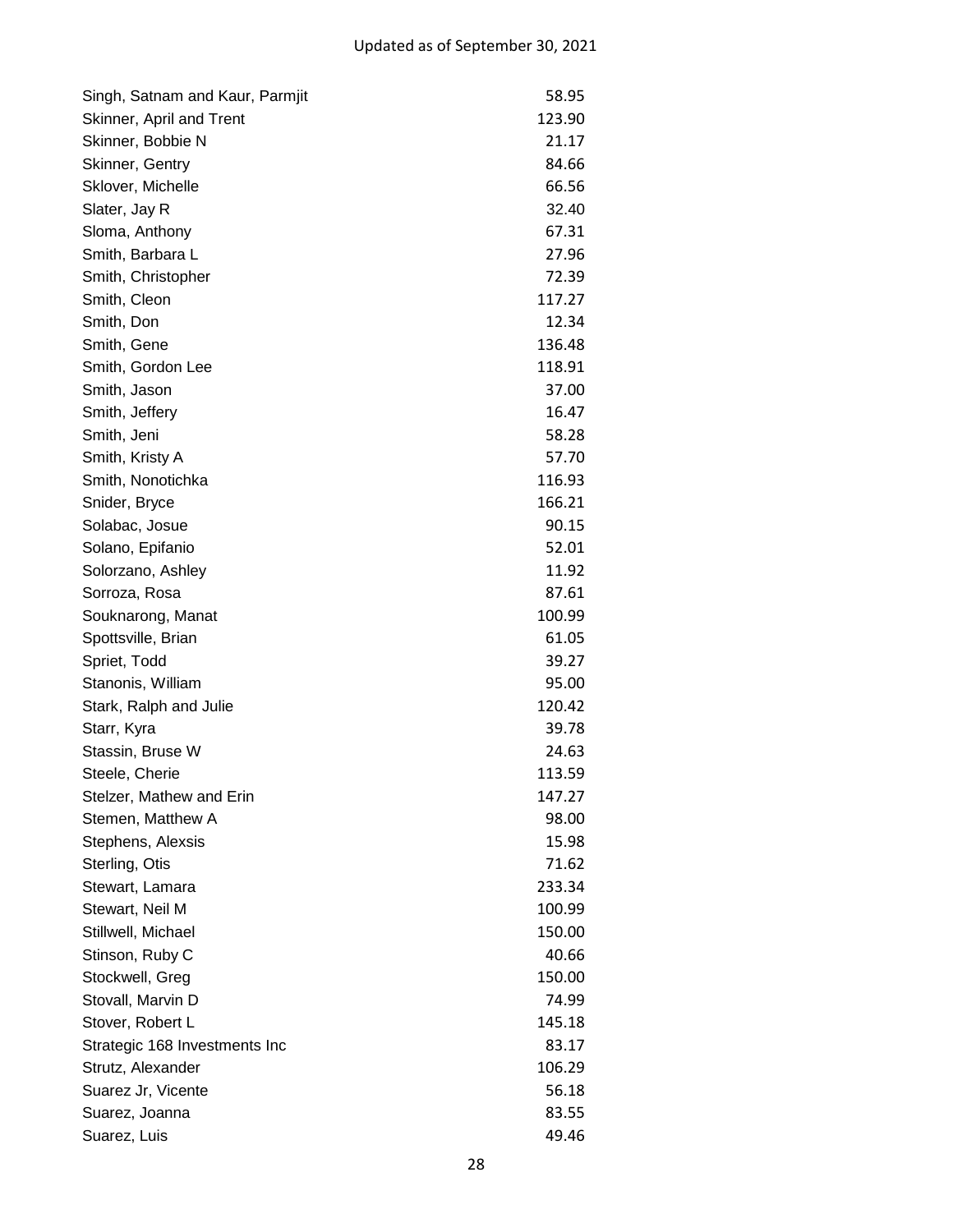| Sullivan, Jake                                     | 144.96 |
|----------------------------------------------------|--------|
| Sullivan, Joann                                    | 13.49  |
| Sullivan, Pat                                      | 15.54  |
| Sumlin, Robert E                                   | 278.47 |
| Summers, Joshua                                    | 24.11  |
| Sumpter, Helen                                     | 18.55  |
| Sumrom, Hailey                                     | 43.23  |
| Sun, Beijia                                        | 98.34  |
| Sweat, Rhonda                                      | 150.00 |
| Swift, Raymond                                     | 157.08 |
| Swindle, Robert L                                  | 43.20  |
| Sylva, Fernando                                    | 16.36  |
| Taheri-Kermani, Sirous and Joann c/o Kermani, Leon | 148.42 |
| Tan, Yan Xiu                                       | 79.27  |
| Tang, Luan M and Mai T                             | 97.92  |
| Tano Jr, Mariano and Tano, Pamela                  | 92.89  |
| Tao, Qihuang                                       | 18.78  |
| Tapia, Jose                                        | 123.72 |
| Tate, Mary                                         | 128.70 |
| Taylor, Shaundel and Desire                        | 28.36  |
| Teicher, Gary and Lilian                           | 258.94 |
| Teten, Justin                                      | 21.41  |
| Tham, Quyen                                        | 65.18  |
| The Promise                                        | 118.00 |
| Theo Pacific Moreno Valley                         | 864.81 |
| Thierry, Pauline and Klein, Barbara                | 48.78  |
| Thomas, Cale B                                     | 35.00  |
| Thompson, Chris                                    | 65.18  |
| Thompson, Sarah                                    | 99.83  |
| Thorpe, Theresa                                    | 99.64  |
| <b>Tidwell, Ernest and Norma</b>                   | 94.57  |
| Tilghman, Jamie                                    | 13.11  |
| Timbreza, Montira                                  | 16.82  |
| Tirado, Michael                                    | 156.52 |
| <b>TKMD Investments LLC</b>                        | 84.13  |
| Toledo, Julia I                                    | 116.84 |
| Tor, Miatta                                        | 26.44  |
| Torado, Paul                                       | 26.77  |
| Torrence, Beverly B                                | 74.28  |
| Torres, Ernest N                                   | 66.17  |
| Torres, Henry                                      | 39.55  |
| Torres, Jose                                       | 117.27 |
| Torres, Maria Victoria                             | 11.64  |
| Torres, Wilber and Perla                           | 33.36  |
| Torrez, Tyler J                                    | 78.94  |
| Tostado, Rosa                                      | 37.34  |
| Townsend, Sharen                                   | 76.37  |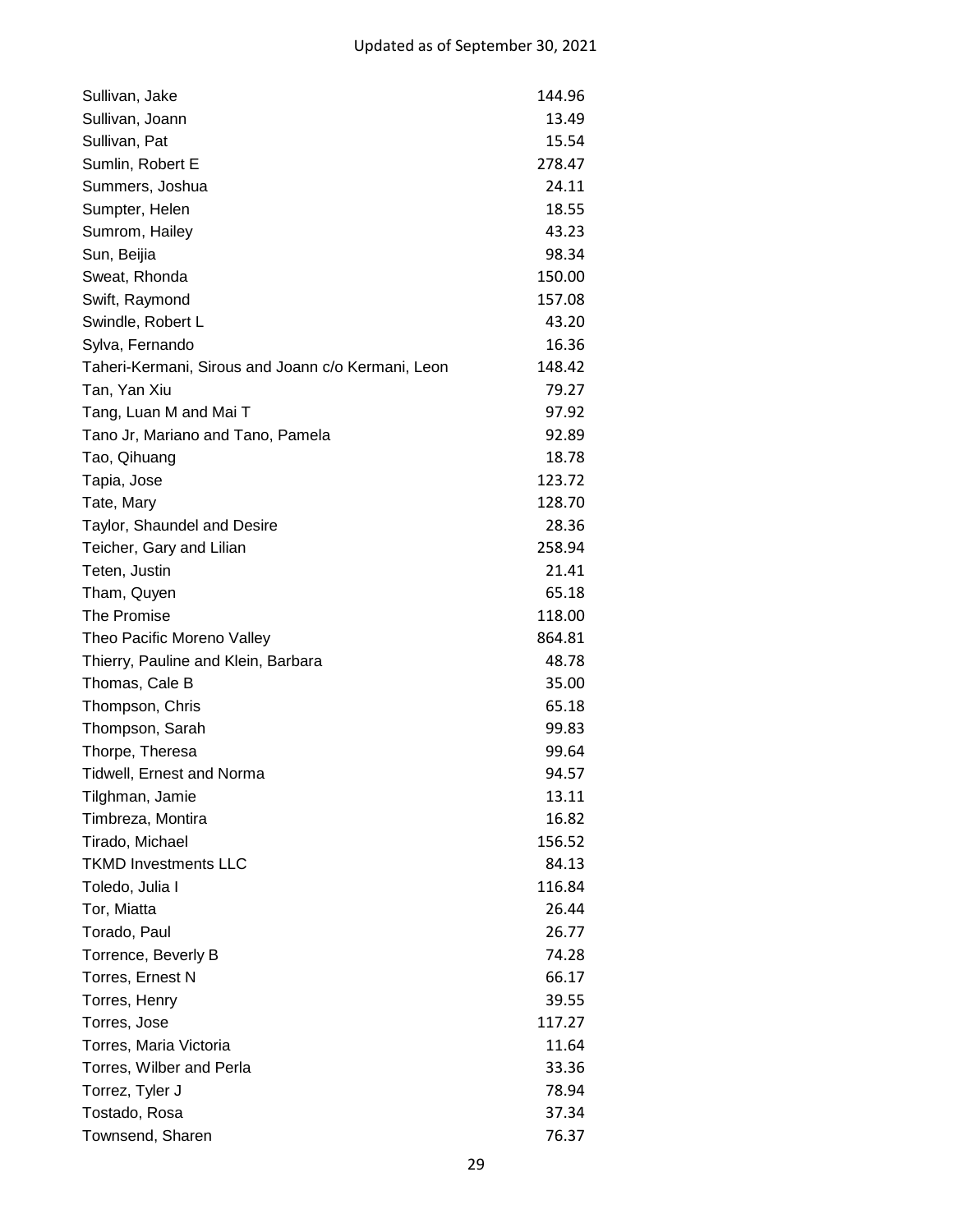| Tracy, Dylan P                                | 150.33   |
|-----------------------------------------------|----------|
| Tran, Bihn                                    | 115.55   |
| Tran, Long                                    | 84.87    |
| <b>Trend Equity Group</b>                     | 16.95    |
| <b>Trend Equity Group</b>                     | 136.68   |
| <b>Trend Equity Group</b>                     | 133.00   |
| Trevett, Allen B                              | 38.85    |
| Trieu, Jasmin                                 | 101.33   |
| Trimh, Andy                                   | 99.68    |
| Trujillo, Jesse                               | 43.53    |
| Trujillo, Julian and Ramirez, Ramon           | 35.67    |
| Trujillo, Raul                                | 15.43    |
| Trusty, Jennifer and Cross, Andre             | 101.92   |
| Tui, Zheng                                    | 102.88   |
| Turcios, Marie E                              | 16.90    |
| Turner, Jacqueline D                          | 63.88    |
| Turner, Tasha                                 | 16.00    |
| Ullah, Ahmed and Shahan A                     | 102.77   |
| Unger, Heather                                | 81.66    |
| Urita, Araceli                                | 15.00    |
| Urquiza, Robert                               | 28.78    |
| Usher, Donald                                 | 30.53    |
| Utens, Frances                                | 2,632.87 |
| Valadez, Elena                                | 109.66   |
| Valdez, Delia                                 | 54.09    |
| Valenzuela, Anthony J                         | 59.35    |
| Valenzuela, Luis                              | 33.32    |
| Vallas, Elena                                 | 73.34    |
| Valle, Santiago                               | 25.07    |
| Van Dusen, Linda                              | 72.36    |
| Van Leeuwen, Johnathan                        | 64.22    |
| Vanderbyl, Karli A                            | 104.08   |
| Varela, Betty                                 | 46.72    |
| Varela, Maria                                 | 101.90   |
| Vargas, Daniel T and Bouchard, Natasha        | 67.44    |
| Vargas, Jimmy                                 | 65.55    |
| Vargas, Jose C                                | 158.63   |
| Vargas, Juan G and De Vargas, Estela Estrella | 149.43   |
| Vargas, Opa M and Ruiz, Steve                 | 82.17    |
| Vargyas, Virginia                             | 219.02   |
| Vasquez, Robert                               | 46.18    |
| Vasquez, Yadira and Benitez, Mauricio         | 45.10    |
| Vaughn, Lawrence G                            | 126.82   |
| Vavricka, William J                           | 10.42    |
| Vazquez, Connie and Alfred                    | 188.69   |
| Vazquez, Jade                                 | 21.93    |
| Vazquez, Sergio                               | 131.37   |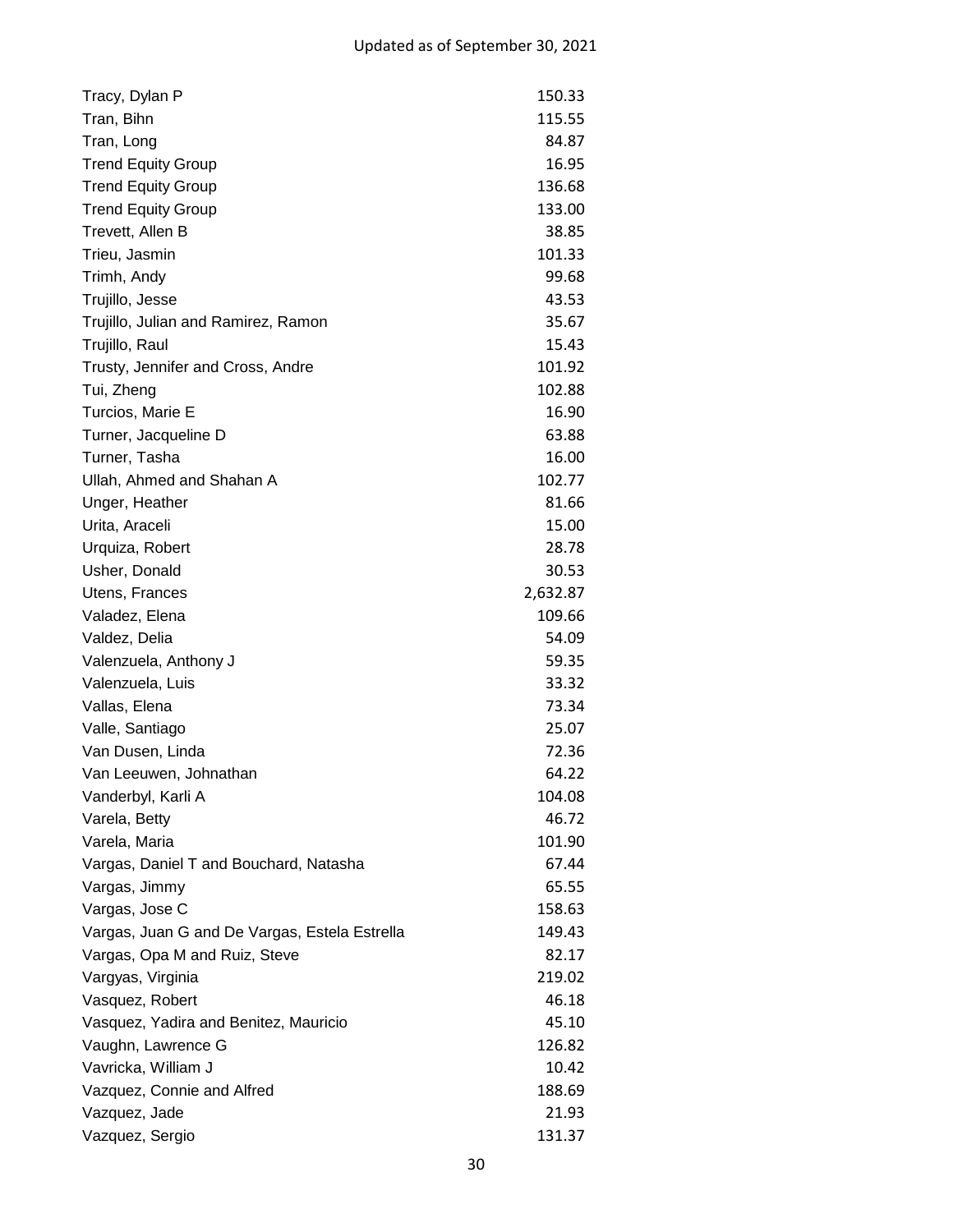| Veal, Henry                        | 46.32  |
|------------------------------------|--------|
| Vega, Wilfrido                     | 25.97  |
| Velasco, Antonio                   | 104.74 |
| Velasco, Tony M                    | 24.75  |
| Velasquez, Amalia                  | 102.54 |
| Velasquez, Florencia               | 89.43  |
| Velasquez, Manuel                  | 90.39  |
| Velasquez, Segundo                 | 38.44  |
| Velez, Matthew                     | 63.32  |
| Verdusco, Dallas                   | 118.73 |
| Verret, AJ Jr                      | 26.00  |
| Vhal, Yu                           | 49.67  |
| Vicente, Moriah                    | 19.11  |
| Victorino, Alexander               | 134.80 |
| Villa, Daniel                      | 12.79  |
| Villa, Taiz                        | 33.11  |
| Villalon, Jorge                    | 150.00 |
| Villanueva, Monica                 | 30.36  |
| Villanueva, Robert and Audricka    | 93.78  |
| Vinole, Frank                      | 19.77  |
| Viramontes, Jesus                  | 160.48 |
| Virgen, Maria                      | 20.36  |
| Virlalobos, Emauel                 | 30.39  |
| Vista Property Management Inc      | 15.75  |
| Vitro, Scott and Shara             | 113.43 |
| Vo, Bobby                          | 139.70 |
| Vo, David                          | 97.02  |
| Vreeland, John                     | 35.46  |
| Wackowski, Jenna                   | 112.50 |
| Waight, Wilhemina Marie            | 150.00 |
| Wakeley, Ronnie                    | 53.95  |
| Walayat, Ayub J                    | 96.82  |
| Waller, Glenda Duque               | 46.39  |
| Wang, Nengwen                      | 67.99  |
| Wang, Sandy                        | 108.16 |
| Wang, Victor                       | 130.09 |
| Warren, Philip                     | 84.01  |
| Warren, Teresa and Elkins, Elaine  | 25.70  |
| Warwich, Darrell                   | 40.51  |
| Waterman, Jacquelin A and Robert L | 39.33  |
| Wathen, Thomas                     | 124.41 |
| Watson, Danielle                   | 84.49  |
| Weaver, Robin                      | 47.42  |
| Wehr, Michaela                     | 72.34  |
| Weilun, Guo and Chen, Ruilin       | 108.75 |
| Welmas, Elizabeth                  | 251.67 |
| Wences, Rogelio                    | 19.97  |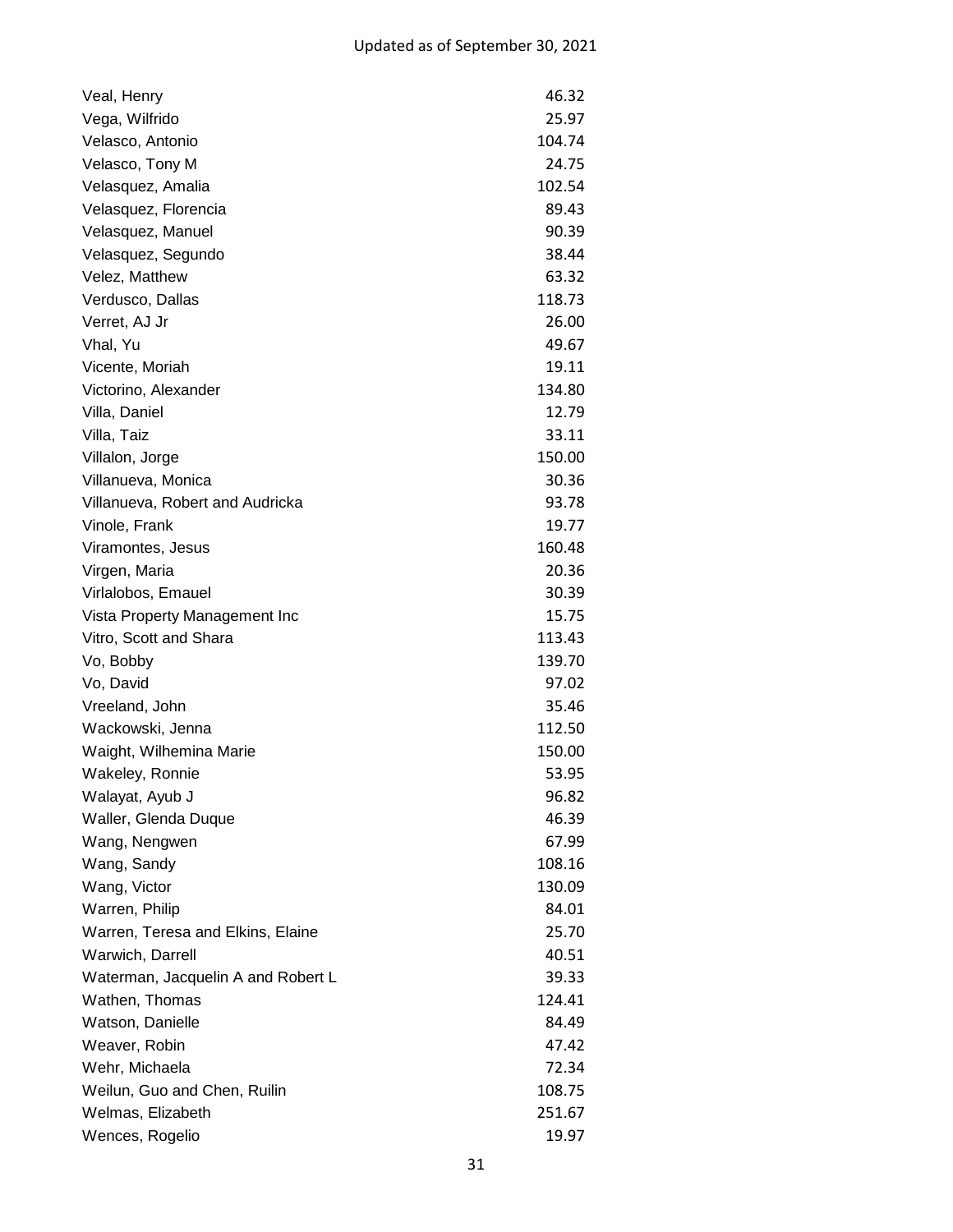| Wences, Rogelio                            | 320.22 |
|--------------------------------------------|--------|
| Wenner, Joyce                              | 115.00 |
| White Diane c/o Swope, Ramona              | 39.29  |
| White, Mamerta                             | 100.00 |
| White, Melissa                             | 37.37  |
| White, Virginia                            | 111.40 |
| Whitehead, Harry                           | 130.57 |
| Whitlock, Jarrod                           | 11.83  |
| Wigder, Shifra                             | 61.53  |
| Willett, Scott D                           | 256.20 |
| Williams, Bernard                          | 64.69  |
| Williams, Dimitria                         | 182.70 |
| Williams, Dyna T and Berry, Timothy J      | 13.43  |
| Williams, Eugene C                         | 45.26  |
| Williams, John                             | 36.39  |
| Williams, Leiana                           | 67.93  |
| Williams, Michael E                        | 37.94  |
| Wilson, Anna                               | 54.23  |
| Wilson, Jeremiah                           | 39.51  |
| Wilson, Jordyn S                           | 106.20 |
| Winding, Chase                             | 22.48  |
| Wise, Curtis and Randi                     | 150.00 |
| Wiseman, Cristine and Jacob                | 128.16 |
| Wong, Woodrow                              | 112.44 |
| Wood, Samieh                               | 110.31 |
| Woodhull, Ila D                            | 18.32  |
| Worley, Brandon and Oxlade, Jocelyn        | 20.44  |
| Wu, Guang                                  | 57.93  |
| Xia, Bo                                    | 88.81  |
| Xu, Laio                                   | 105.87 |
| Yadon, Joshua                              | 51.91  |
| Yah, Michael                               | 96.74  |
| Yang, David T and Kent                     | 270.13 |
| Yang, Qiao Min                             | 88.45  |
| Yang, Vivian                               | 114.95 |
| Ye, Karen                                  | 103.74 |
| Yee, Thelma                                | 77.13  |
| Yoder, Linda                               | 100.36 |
| York, Scott                                | 87.01  |
| Yorke, Carol and Hodgson, Wayne            | 50.00  |
| You, Emei                                  | 55.99  |
| Young, Robert                              | 33.31  |
| Yu, Hanying                                | 150.00 |
| Zacarias, Gendi                            | 51.17  |
| Zachary, Joseph                            | 123.48 |
| Zamarripa, Brenda and Mondragon, Edilberto | 78.63  |
| Zamarripa, Maura and Alfredo               | 147.00 |